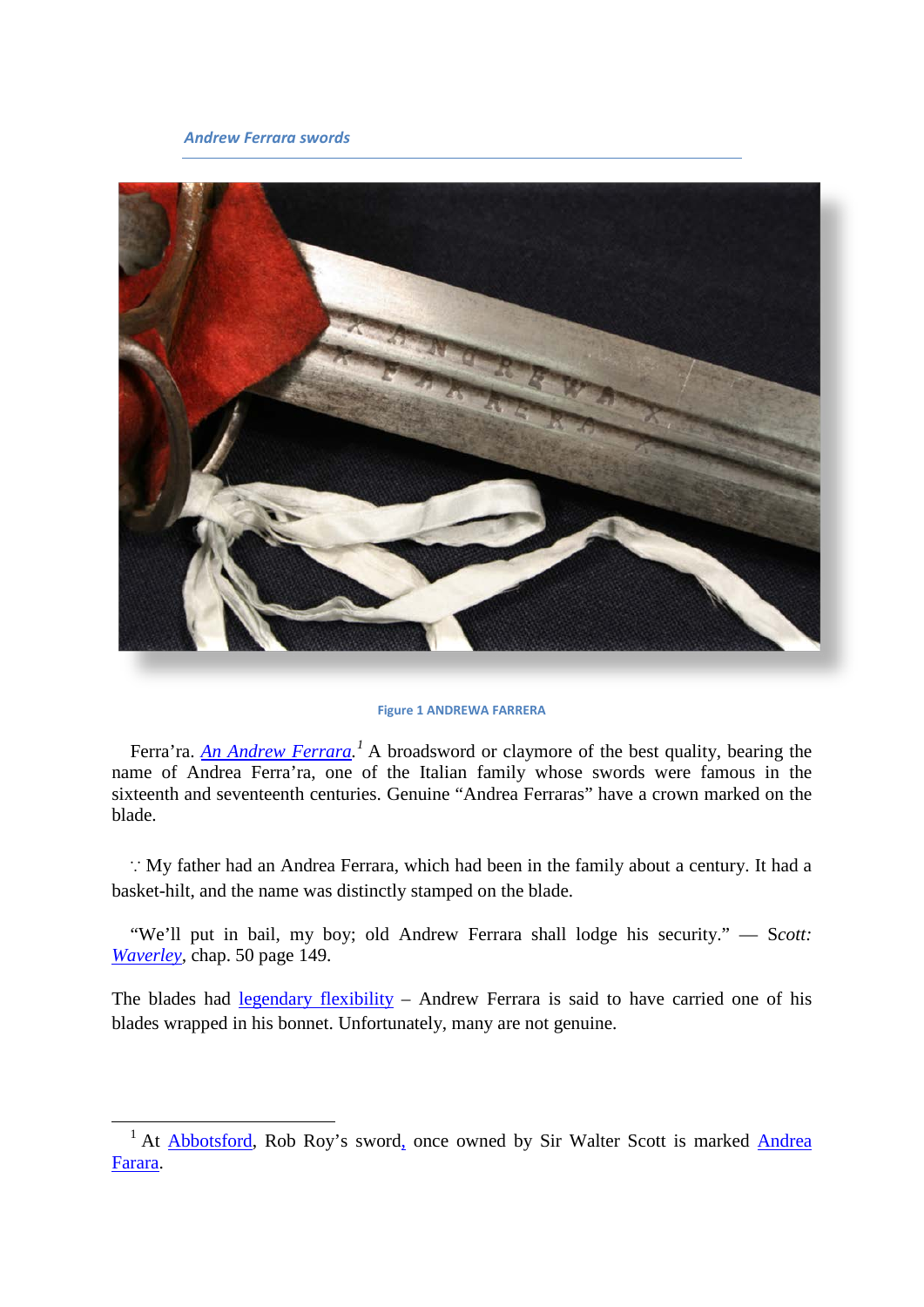

## **Gentleman's Magazine, Volume XXVII January-June 1848 [page 2.](http://books.google.com/books?id=svZYCKZhW1sC&lpg=PA2&ots=PgSVNi0sCM&dq=%22Andrew%20Ferara%22&pg=PA2)**

some blades are marked " ANDREA FER-BARA," and I have seen one " ANDREW FERARA," but no doubt many blades were made marked with his name which<br>were not genuine. His family name I were not genuine. have never been able to make out, as in this country he went by the name of "Andrew of Ferara." Where he died I cannot ascertain, but no life of him has vet been published.

## **The Foreign quarterly review, Volume 26 [page 96](http://books.google.com/books?id=JuMvAAAAMAAJ&lr=&pg=RA1-PA96)**

 $\overline{a}$ 

An ancient Turkish legend relates, that one day a warrior being without arms for an ensuing combat, snatched from the forge a [yata](https://www.google.com/maps/place/Yata%C4%9Fan,+Mu%C4%9Fla+Province,+Turkey/@37.3410943,28.1281431,3914m/data=!3m1!1e3!4m5!3m4!1s0x14bf10c60842ae99:0x8d67ad0238737145!8m2!3d37.340253!4d28.140032?hl=en)ğan, red hot, and urged his horse to a gallop, flourishing the blade around his head, which air cleaving gave it an excellent temper. The material of the [Damascus](http://maps.google.com/maps?f=q&source=s_q&hl=en&geocode=&q=Damascus,Syria&sll=37.3444,28.1285&sspn=0.025691,0.034032&gl=us&ie=UTF8&hq=&hnear=Damascus,+Syria&t=h&z=13) blade, now much used by our own cutlers, the celebrated [Wootz](http://en.wikipedia.org/wiki/Wootz_steel)  has conferred on our language the term *[damask,](http://en.wikipedia.org/wiki/Damascus_steel)* from the wavy character of this celebrated steel. The meteoric iron presents, when wrought, the same appearance. [Tavernier](http://books.google.com/books?id=mJYdAAAAMAAJ&dq=Tavernier%20golconda&pg=PA93) states, that the [steel susceptible of being](http://books.google.com/books?id=TUIZAQAAIAAJ&dq=Tavernier%20damasked%20%20golconda&pg=RA2-PA419#v=onepage&q=&f=false) *damasked*<sup>[2](#page-1-0)</sup> came from [Golconda,](http://maps.google.com/maps?f=q&source=s_q&hl=en&geocode=&q=Golconda,India&sll=40.952807,-117.489295&sspn=0.024406,0.034032&gl=us&g=Golconda&ie=UTF8&hq=Golconda+Fort&hnear=Golconda+Fort,+Bada+Bazar+Rd,+Golconda+Fort,+Hyderabad,+Andhra+Pradesh,+India&t=h&z=) obviously alluding to Delhi blades. [Professor Crevelli](http://books.google.com/books?id=LXE4AAAAMAAJ&dq=Memoria%20Sciabole%20Damasco%20Crivelli&pg=PA31#v=onepage&q=&f=false) has succeeded in an excellent imitation of these celebrated oriental sabres. We extract from the [Allgemeine Militär-Zeitung](http://books.google.com/books?id=VmYJAQAAIAAJ&printsec=frontcover&dq=Allgemeine+Militar-Zeitung&ei=va4RS_L0DIzSkwTXh8nxCw#v=onepage&q=&f=false) his method.

"A long flat piece of malleable steel, of about one inch and a half in breadth, and oneeighth in thickness, is to be first bound with iron wire at intervals of one-third of an inch. The iron and steel to be then incorporated by welding, and repeated additions (from 10 to 20) of iron wire are made to the first portion, with which they must be finally amalgamated. This compound material is then to be stretched and divided into shorter lengths, to which, by the usual process of welding, grinding and tempering, any shape may be given. By filing semicircular grooves into both sides of the blade, and again subjecting it to the hammer, a beautiful roset-shaped [Damascus](http://maps.google.com/maps?f=q&source=s_q&hl=en&geocode=&q=Damascus,Syria&sll=37.3444,28.1285&sspn=0.025691,0.034032&gl=us&ie=UTF8&hq=&hnear=Damascus,+Syria&t=h&z=13) is obtained; the material can also be made to assume any

<span id="page-1-0"></span>**<sup>2</sup>** *A treatise on the progressive improvement & present state of the Manufacture of Metals*. Volume 1 p. [284.](http://books.google.com/books?id=pDYKAAAAIAAJ&dq=editions%3ALCCN08009462&pg=PA284#v=onepage&q=&f=false)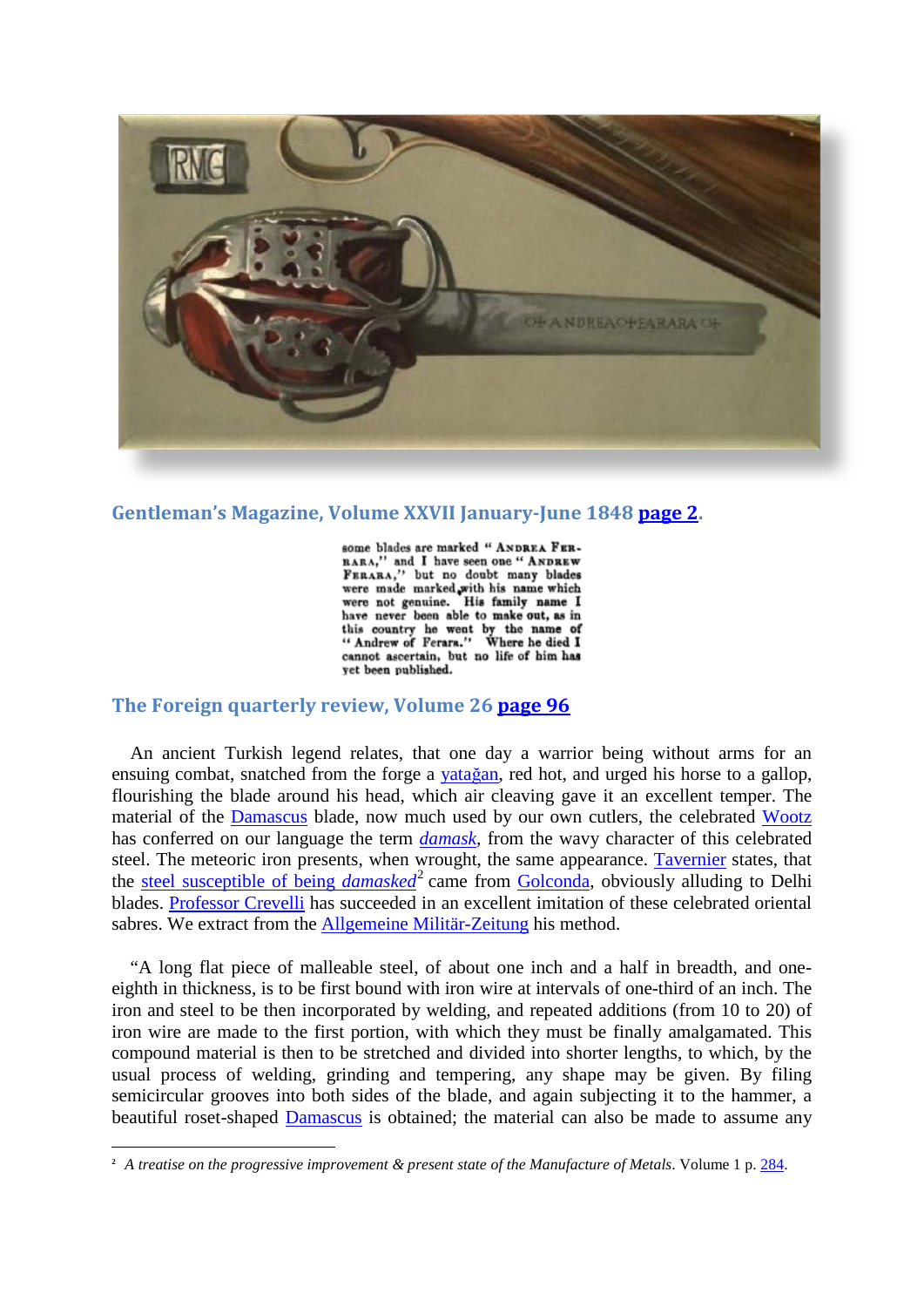other form. The infusion, by which the figures are made visible, is the usual one of [aquafortis](http://en.wikipedia.org/wiki/Aqua_fortis)  and vinegar."

These sabres have been submitted to the following severe tests — cutting off hobnails, which had been placed in great numbers behind each other; cuts upon a strong iron plate and many folds of cloth; horizontal blows upon a wooden table; and finally, like the celebrated Andrew Ferrara blades, powerful bending upon both sides. Out of two hundred and ten blades, examined by a military commission, and each of which was required to perform thrice on iron and twice against a flat wooden table, not a single one snapped or had its edge indented. In [Prussia](http://en.wikipedia.org/wiki/Prussia) and [Silesia](http://en.wikipedia.org/wiki/Silesia) an equally valuable manufacture exists. The process appears similar to the Andrew Ferrara, which probably obtained its excellence from the welding. Andrew Ferrara is said to have carried one of his blades wrapped in his bonnet. Elasticity and power of edge appear to be the common property of the Andrew Ferrara, the [Damascus](http://maps.google.com/maps?f=q&source=s_q&hl=en&geocode=&q=Damascus,Syria&sll=37.3444,28.1285&sspn=0.025691,0.034032&gl=us&ie=UTF8&hq=&hnear=Damascus,+Syria&t=h&z=13) and [Delhi](http://maps.google.com/maps?f=q&source=s_q&hl=en&geocode=&q=Delhi,+India&sll=37.0625,-95.677068&sspn=62.74193,44.824219&ie=UTF8&hq=&hnear=Delhi,+New+Delhi,+Delhi,+India&t=h&z=10) blades, together with those at Milan manufactured under the direction of Professor [Crevelli.](http://books.google.com/books?id=LXE4AAAAMAAJ&dq=Memoria%20Sciabole%20Damasco%20Crivelli&pg=PA31#v=onepage&q=&f=false) Interlamination is probably the peculiar and yet unfathomed mystery. Andrew Ferrara is commonly supposed to have welded the blade of alternate layers, about two or three lines thick, of iron and steel, which approaches closely to [Professor Crevelli's method.](http://books.google.com/books?id=cikYAQAAIAAJ&dq=Memoria%20Sciabole%20Damasco%20Crivelli&pg=PA207#v=onepage&q=Memoria%20Sciabole%20Damasco%20Crivelli&f=false)



**Figure 2 Sword in possession of th[e Future Museum](http://futuremuseum.co.uk/collections/people/lives-in-key-periods/rebellion-enlightenment/the-jacobite-rebellion/basket-hilt-sword.aspx)**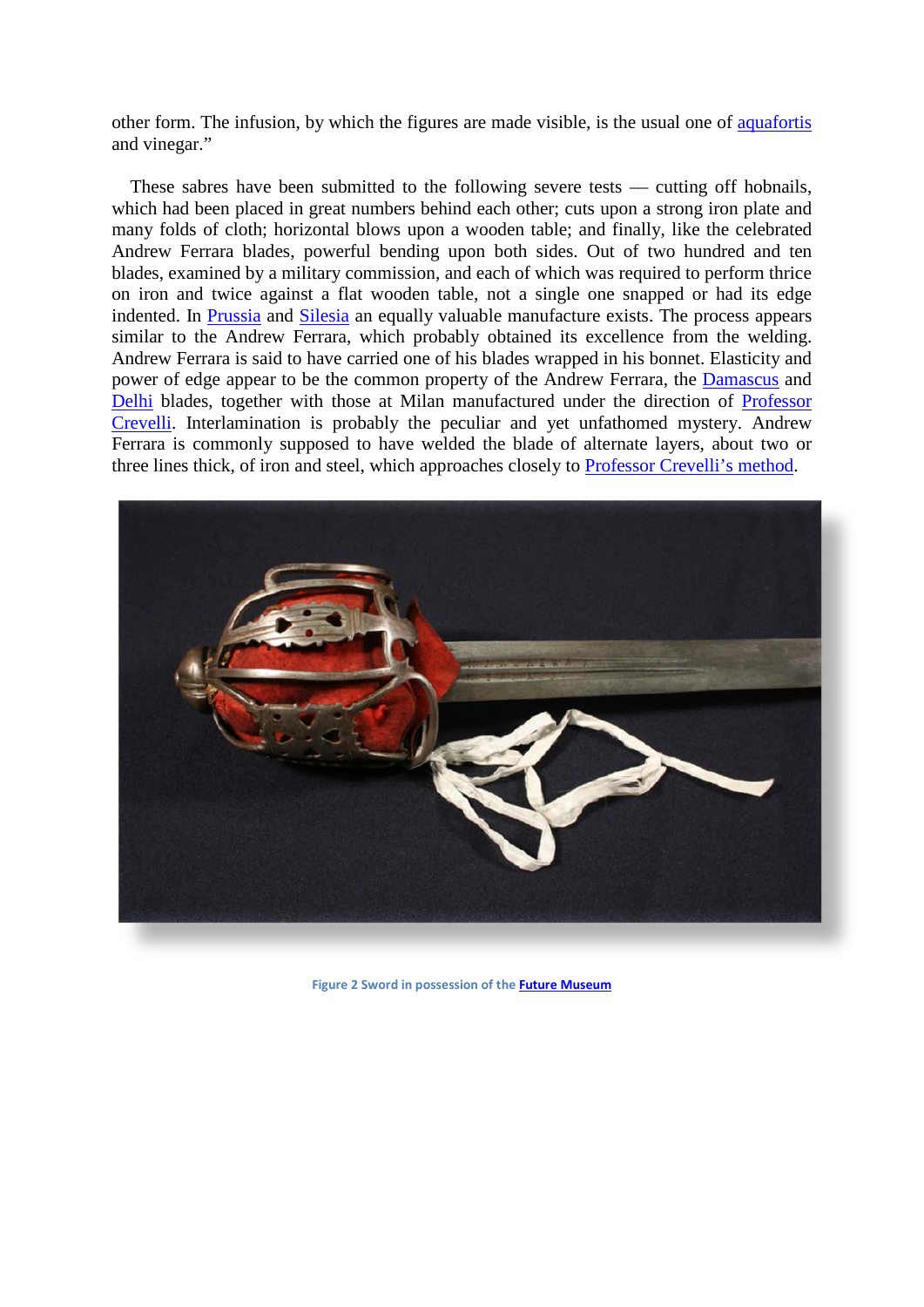### **The Proceedings of the American Antiquarian Society, Volume 5 [page 150](http://books.google.com/books?id=HfAOAAAAYAAJ&dq=Andrew%20Ferrara&client=firefox-a&pg=PA150#v=onepage&q=Andrew%20Ferrara&f=false)**



Hon. HAMILTON B. STAPLES presented to the Society, in behalf of Mr. Thomas L. Winthrop of **Boston**, the sword of Fitz-John Winthrop. In making the presentation Mr. STAPLES said:

On the  $11<sup>th</sup>$  of December last, I received a letter from Mr. Thomas L. Winthrop of Boston, grandson of a former President of the Society, the late Hon. Thomas L. Winthrop, in which, through me, a very interesting proposition was made to the Society. I give entire this part of the letter. "Miss Winthrop has much interested me in her account of our family relics in the rooms of the Antiquarian Society, and I have thought it possible that it might be agreeable to the Society to become the depository of yet another which I have held for many years, uncertain where to bestow it. The article in question is a basket-hilted 'Andrea Ferrara,' bearing upon its blade the name and 'punches' of that famous maker and accompanied by the following inscription, in the handwriting of Mr. Robert C. Winthrop: 'Sword of Fitz-John Winthrop, sometime a captain in [Monk's army,](http://books.google.com/books?id=NZgQAAAAYAAJ&lpg=PA1100&ots=71ZP-8j1C2&dq=%22Monk%E2%80%99s%20army%22&pg=PA1100#v=onepage&q=%22Monk%E2%80%99s%20army%22&f=false) second in command of the expedition against Canada in 1690, agent for Connecticut in London, 1693-8, and afterward for nine years Governor of Connecticut. Born March 14, 1638 — died November 27, 1707. [Buried in the Kings Chapel graveyard.](http://www.flickr.com/photos/wallyg/495045785/)' This sword, which is in perfect preservation, I inherited from my father, Grenville Temple Winthrop, who was an older brother of Mr. Robert C. Winthrop, and son of that namesake of my own, who presented various family relics to the Society, the late Hon<sup>ble</sup> Thomas Lindall Winthrop. Would you sometime at your leisure ascertain if it would be pleasing to the Society to receive the [s](http://books.google.com/books?id=HfAOAAAAYAAJ&dq=Andrew Ferrara&client=firefox-a&pg=PA150#v=onepage&q=Andrew%20Ferrara&f=false)word?"

I immediately laid the proposition before Mr. SALISBURY, the President of the Society, and was asked by him to inform Mr. Winthrop that if the [American Antiquarian Society](http://www.americanantiquarian.org/portraits.htm) should become the custodian of the sword, it would be regarded as a trust to be most carefully guarded and that the sword would have a conspicuous place among our most valued relics. I communicated the President's answer to Mr. Winthrop in a letter, first submitted to Mr. SALISBURY for his approval. On March 29, 1888, the sword was forwarded to me accompanied by a letter which clearly explains itself, and should be formally communicated to the Society.

*38 BEACON ST, 28 March, 1888.*

*MY DEAR JUDGE STAPLES:*

*Your letter of the 13th February*

*was duly received by me in which you express the willingness of Mr. Stephen Salisbury, on behalf of the American Antiquarian Society, to become the trustee of the sword of Governor Fitz-John Winthrop*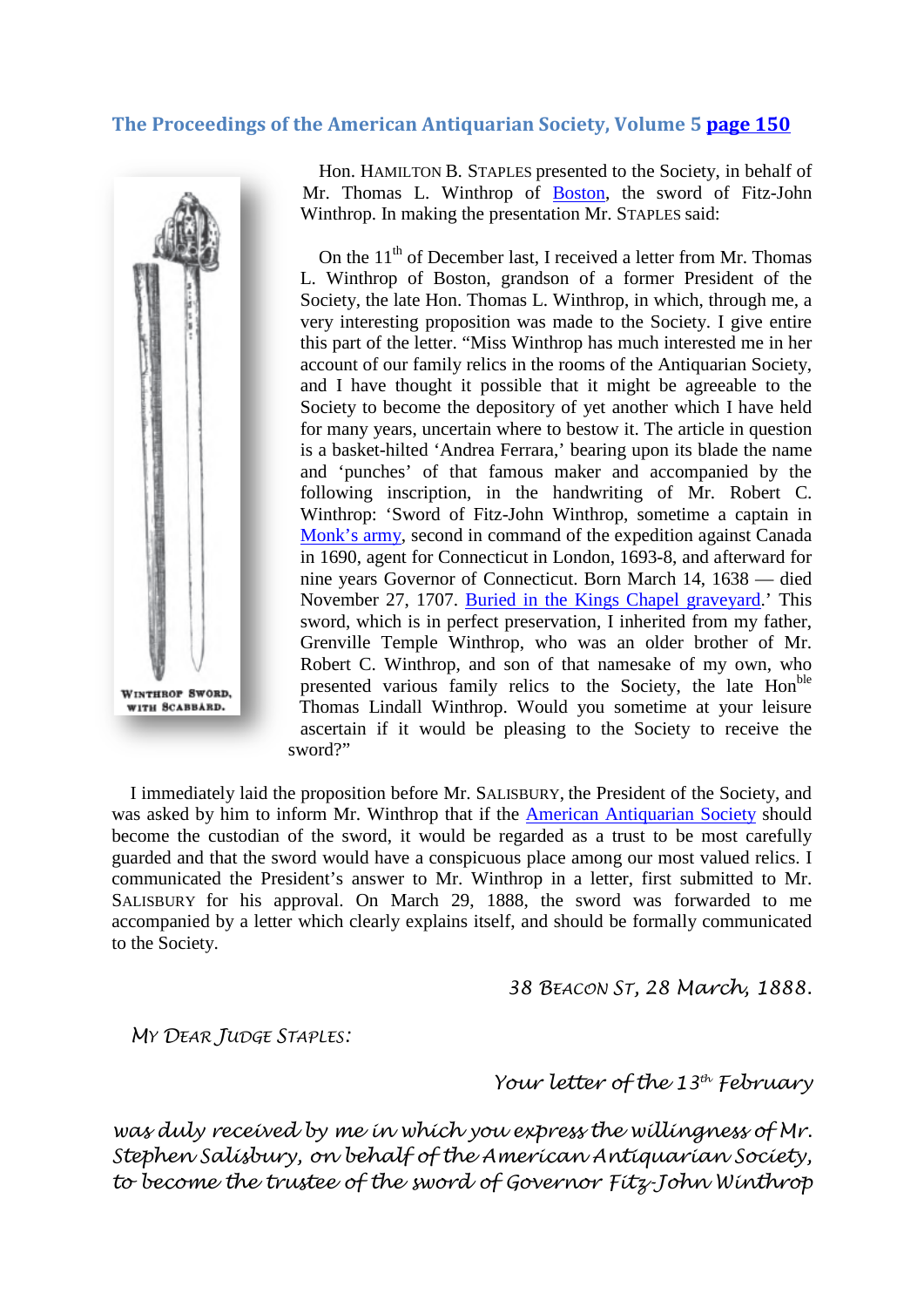*and to give it a suitable place in the hall of the Society. The acceptance of the trust by the American Antiquarian Society is a high compliment to my family, and assists in confirming my opinion that the sword, although borne by a distinguished Governor of Connecticut, has at least equal claims to interest in the State with which my family was first and most intimately identified. Upon quite different grounds the sword claims the attention of the antiquary of every State and Country, from its being a blade of the most famous sword-maker of the Renaissance, whose name and punches are to be found upon it. Allow me to thank you for your kind trouble taken in this matter, and believe me, my dear Judge Staples, yours very truly,*

### *THOMAS L. WINTHROP.*

In presenting the sword to the Society at this time, I comply with the request of the President in giving a somewhat more extended sketch of the wearer of the sword, and of the sword itself. [Fitz-John Winthrop](http://www.archive.org/details/sketchoflifeofjo00wate) was the son of John Winthrop, the first Governor of Connecticut under the charter, and grandson of John Winthrop, the first Governor of Massachusetts. His father, born at [Groton, England,](http://maps.google.com/maps?f=q&source=s_q&hl=en&geocode=&q=Groton,+England&sll=28.635308,77.22496&sspn=1.107673,0.700378&ie=UTF8&hq=&hnear=Groton,+Sudbury,+Suffolk,+United+Kingdom&t=h&z=13) in 1605, educated at the [University](http://maps.google.com/maps?f=q&source=s_q&hl=en&geocode=&q=Trinity+College+Dublin&sll=53.344518,-6.256993&sspn=0.005726,0.008733&ie=UTF8&hq=Trinity+College&hnear=Trinity+College,+Ireland&ll=53.344806,-6.257551&spn=0.005726,0.008733&t=h&z=17) of [Dublin,](http://maps.google.com/maps?f=q&source=s_q&hl=en&geocode=&q=Dublin&sll=52.03821,0.856069&sspn=0.097042,0.087547&ie=UTF8&hq=&hnear=Dublin,+County+Dublin+City,+Ireland&t=h&z=11) was a fine scholar and an eminent physician. He died in Boston, April 5, 1676.

Fitz-John Winthrop was born at **[Ipswich](http://maps.google.com/maps?f=q&source=s_q&hl=en&geocode=&q=Ipswich,+USA&sll=42.358431,-71.059773&sspn=0.382064,0.54451&gl=us&ie=UTF8&hq=&hnear=Ipswich,+Essex,+Massachusetts&t=h&z=14)**<sup>[3](#page-4-0)</sup>, March 14, 1638. Before attaining his majority he went to England to seek service in the civil war. The time of his arrival there is indicated by a letter from his uncle, Emanuel Downing, at **Edinburgh**, dated 2<sup>nd</sup> February, 1657, congratulating him upon his safe arrival, and also by a letter from his uncle, Colonel Thomas Reade, Governor of [Stirling Castle,](http://maps.google.com/maps?f=q&source=s_q&hl=en&geocode=&q=Stirling+Castle&sll=42.67926,-70.841161&sspn=0.047514,0.068064&gl=us&g=Ipswich,+USA&ie=UTF8&hq=Stirling+Castle&hnear=Stirling+Castle,+Ballengeich+Pass,+Stirling,+FK8+1,+UK&ll=56.123764,-3.945723&s) dated February 15, 1657, in which young Winthrop is advised to remain in Scotland, and assured of the willingness of Colonel Reade to assist him in obtaining military preferment. The promise was soon fulfilled. In a letter dated December 8, 1658, he is addressed as "Lt: Winthrope at [Stirling.](http://maps.google.com/maps?f=q&source=s_q&hl=en&geocode=&q=Stirling,Scotland&sll=55.883014,-4.600525&sspn=0.707865,1.117859&ie=UTF8&hq=&hnear=Stirling,+United+Kingdom&t=h&z=9)" In the following February he was at [Cardross](http://maps.google.com/maps?f=q&source=s_q&hl=en&geocode=&q=Cardross,Scotland&sll=55.960732,-4.64035&sspn=0.706447,1.117859&ie=UTF8&hq=&hnear=Cardross,+Dumbarton,+United+Kingdom&ll=55.883014,-4.600525&spn=0.707865,1.117859&t=h&z=10) as Governor of the castle with the same title. In 1660 he was a captain in Colonel Reade's regiment. That he was with General Monk in London shortly before the Restoration is shown by his letter to his brother Wait Winthrop, afterwards Chief Justice, from London, dated May 8, 1660. Returning to



**the Colony of Connecticut, 1698-1707 ["From the Connecticut State Library website"](http://ctstatelibrary.org/wp-content/uploads/2015/05/Fitz-John-Winthrop.pdf)**

New England, at or near the end of 1661, he identified himself with the [Connecticut](http://maps.google.com/maps?f=q&source=s_q&hl=en&geocode=&q=Connecticut+&sll=56.119424,-3.935882&sspn=1.40711,2.235718&ie=UTF8&hq=&hnear=Connecticut&t=h&z=9) colony, became a representative, served in King Philip's War as Major, and for a time was a member of the Council of Sir Edmund Andros. In May, 1089, he was chosen one of the magistrates.

<span id="page-4-0"></span> <sup>3</sup> Ipswich, Massachusetts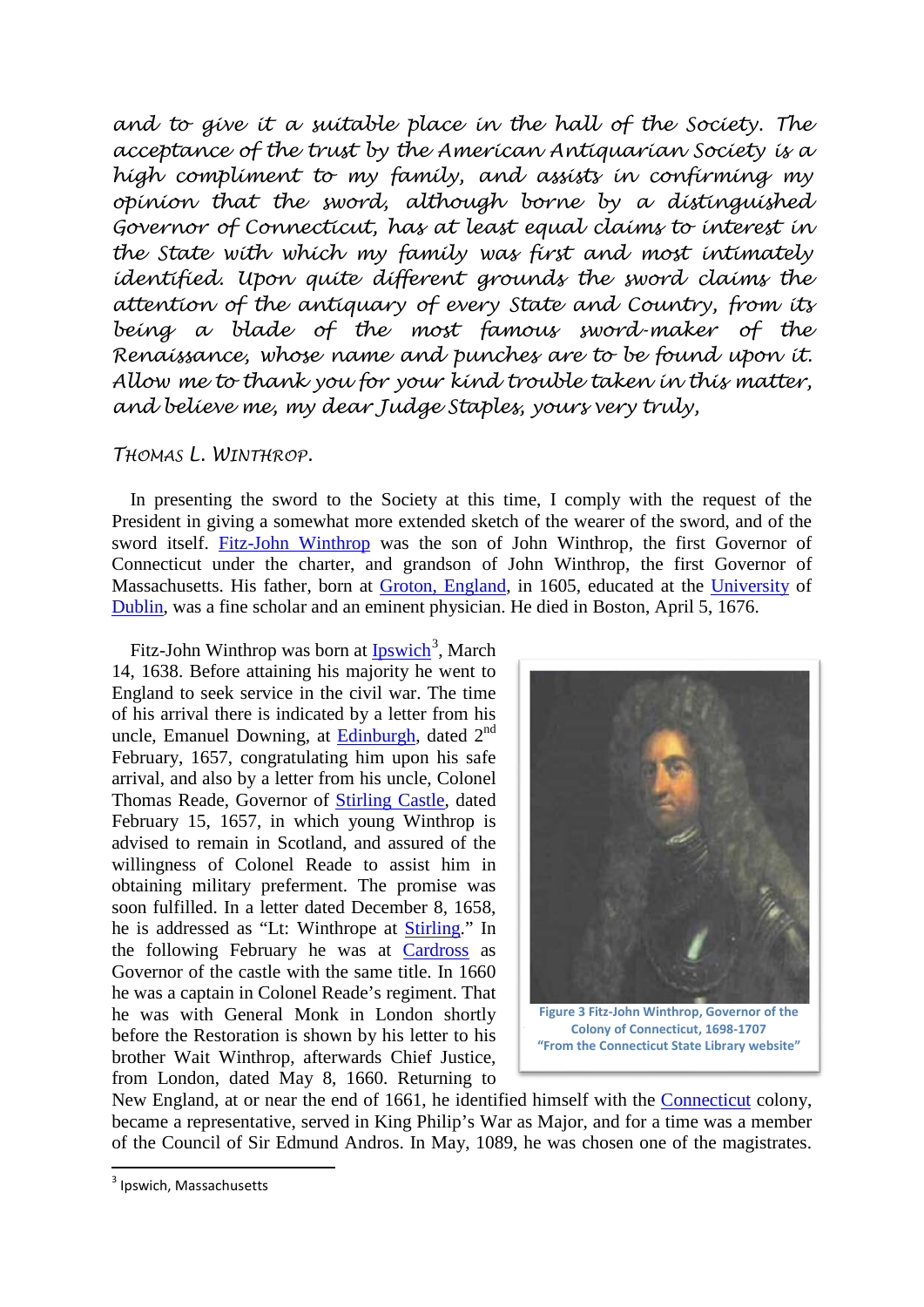In 1690 he was appointed Major-General of the land forces in the expedition against Canada. The scheme on the part of [New York](http://maps.google.com/maps?f=q&source=s_q&hl=en&geocode=&q=New+York&sll=42.652579,-73.756232&sspn=0.190136,0.272255&gl=us&ie=UTF8&hq=&hnear=New+York&t=h&z=11) and the New England colonies was to attack [Montreal](http://maps.google.com/maps?f=q&source=s_q&hl=en&geocode=&q=Montreal+,Canada&sll=55.950176,-3.187536&sspn=0.353318,0.558929&g=Edinburgh,Scotland&ie=UTF8&hq=&hnear=Montreal,+Communaut%C3%A9-Urbaine-de-Montr%C3%A9al,+Quebec,+Canada&ll=45.536175,-73.605652&sp) with nearly a thousand men, assisted by five or six hundred Indians of the Five Nations, who had promised their co-operation; while a fleet and an army of about two thousand men under command of Sir William Phipps, Governor of [Massachusetts,](http://maps.google.com/maps?f=q&source=s_q&hl=en&geocode=&q=State+of+Massachusetts,USA&sll=39.239699,-81.67717&sspn=0.23772,0.279465&ie=UTF8&hq=&hnear=Massachusetts&ll=41.689322,-71.806641&spn=15.068051,17.885742&t=h&z=6) were to proceed up the St. Lawrence and attack **Quebec**. It was supposed that the result of the combined attack would be the capture of one or both of these strongholds. Captain Leisler had then assumed the government at [Albany,](http://maps.google.com/maps?f=q&source=s_q&hl=en&geocode=&q=Albany&sll=42.783433,-73.719978&sspn=0.094868,0.136127&gl=us&ie=UTF8&hq=&hnear=Albany,+New+York&t=h&z=12) and Milborn, his son-in-law, was appointed Commissary. It had been agreed that [New York](http://maps.google.com/maps?f=q&source=s_q&hl=en&geocode=&q=New+York&sll=42.652579,-73.756232&sspn=0.190136,0.272255&gl=us&ie=UTF8&hq=&hnear=New+York&t=h&z=11) should furnish a certain number of troops for the expedition, also the provisions and means of transportation for the army. The fleet sailed for [Quebec](http://maps.google.com/maps?f=q&source=s_q&hl=en&geocode=&q=Quebec&sll=56.123764,-3.945723&sspn=0.008707,0.017016&gl=us&ie=UTF8&hq=&hnear=Quebec,+Canada&ll=52.589701,-73.564453&spn=20.166833,34.848633&t=h&z=5) with thirty or forty vessels, but did not arrive till October 5, a much later time than was anticipated. When Winthrop's army had arrived at Wood Creek, the place appointed for meeting the Indians, less than a hundred Indians were present, the rest refusing or evading the requisition, and the [New York](http://maps.google.com/maps?f=q&source=s_q&hl=en&geocode=&q=New+York&sll=42.652579,-73.756232&sspn=0.190136,0.272255&gl=us&ie=UTF8&hq=&hnear=New+York&t=h&z=11) contingent had not appeared. The army continued to advance a hundred miles further to the lake where means of transportation were required. The Commissary had failed to provide the requisite means or a supply of provisions for the army. After a council of war, a retreat to [Albany](http://maps.google.com/maps?f=q&source=s_q&hl=en&geocode=&q=Albany&sll=42.783433,-73.719978&sspn=0.094868,0.136127&gl=us&ie=UTF8&hq=&hnear=Albany,+New+York&t=h&z=12) became necessary for the subsistence of the army. This retreat and the late arrival of the fleet defeated the expedition. General Winthrop returned to [Connecticut](http://maps.google.com/maps?f=q&source=s_q&hl=en&geocode=&q=Connecticut+&sll=56.119424,-3.935882&sspn=1.40711,2.235718&ie=UTF8&hq=&hnear=Connecticut&t=h&z=9) after serious difficulties with the Governor at [Albany,](http://maps.google.com/maps?f=q&source=s_q&hl=en&geocode=&q=Albany&sll=42.783433,-73.719978&sspn=0.094868,0.136127&gl=us&ie=UTF8&hq=&hnear=Albany,+New+York&t=h&z=12) the latter betraying a purpose to fix upon another the responsibility for the retreat, which clearly attached to him or his subordinate.

The General Assembly voted that the conduct of General Winthrop "had been with good fidelity to his Majesty's interest," and thanked him "for his good services." In 1692 Colonel Benjamin Fletcher, Governor of [New York,](http://maps.google.com/maps?f=q&source=s_q&hl=en&geocode=&q=New+York&sll=42.652579,-73.756232&sspn=0.190136,0.272255&gl=us&ie=UTF8&hq=&hnear=New+York&t=h&z=11) had received a commission from the King vesting him with full power to command the entire militia of Connecticut and of the neighboring provinces. As the right to command the militia was expressly given to the colony by the charter, the Legislature refused to submit to the regulation. At this time occurred the amusing episode of Captain Wadsworth preventing by the noise of drums the reading of Fletcher's commission before the train bands of [Hartford.](http://maps.google.com/maps?f=q&source=s_q&hl=en&geocode=&q=Hartford&sll=40.714269,-74.005973&sspn=0.391902,0.54451&gl=us&ie=UTF8&hq=&hnear=Hartford,+Connecticut&t=h&z=13) In 1693 the Assembly petitioned King William the Third on the subject, and appointed General Winthrop as their agent to present the petition to the King and use his best efforts to maintain the chartered rights of the Colony. This was rightly regarded as a vital question upon which the right of local government depended. So ably and yet so wisely did General Winthrop perform the duty assigned him that on April 19, 1694, the King decided the question in favor of the Colony. Trumbull's History relates that in January, 1698, Major-General Fitz-John Winthrop, having returned from his successful agency at the Court of Great Britain, was received with great enthusiasm and was thanked by the Legislature for "his public services." In May, 1698, he was chosen Governor, an office which he continued to fill till his death, November 27, 1707. Trumbull speaks of him as one in whose death the Colony "sustained a great loss." He had long resided at New London, where he had a very large estate, and displayed great hospitality, in marked contrast with his narrow circumstances at the close of his military life in England. Governor Winthrop rendered a great service in advance to the cause of the American Revolution. Organized resistance to the British Crown would have proved well nigh impossible in 1775 and 1776, if the colonies had not commanded the militia agreeably to the precedent of 1694.

Coming now to the sword itself, it is largely a matter of inference where it has been and in what scenes it has borne a part. It is, however, almost certain that it was obtained and worn by Winthrop when an officer in [Monk's army.](http://books.google.com/books?id=NZgQAAAAYAAJ&lpg=PA1100&ots=71ZP-8j1C2&dq=%22Monk%E2%80%99s%20army%22&pg=PA1100#v=onepage&q=%22Monk%E2%80%99s%20army%22&f=false) The Ferara blades were at that time in general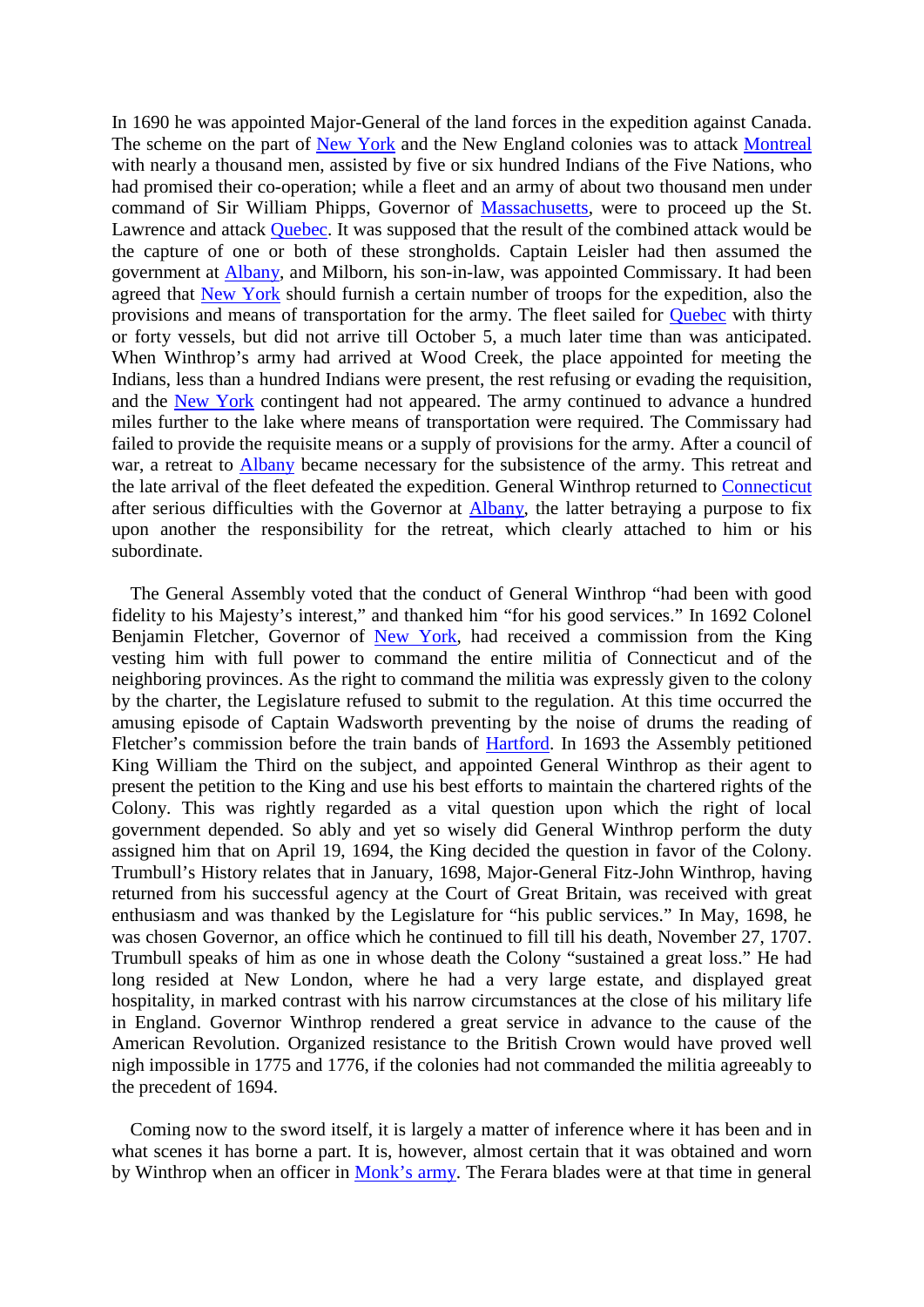use in the [Army of the Commonwealth.](http://www.archive.org/details/cromwellsarmyhis00firtuoft) There is the authority of an article in [Macmillan's](http://books.google.com/books?id=DmwJAAAAQAAJ&dq=Macmillan%20Magazine%20on%20the%20Form%20History%20Sword&client=firefox-a&pg=PA195#v=onepage&q=&f=false)  [Magazine on the "Form and History of the Sword"](http://books.google.com/books?id=DmwJAAAAQAAJ&dq=Macmillan%20Magazine%20on%20the%20Form%20History%20Sword&client=firefox-a&pg=PA195#v=onepage&q=&f=false) for the statement that [Cromwell](http://en.wikipedia.org/wiki/Oliver_Cromwell) wore this kind of sword. In the frontispiece to the [Leviathan,](http://books.google.com/books?id=2oc6AAAAMAAJ&dq=Leviathan%20by%20Thomas%20Hobbes&client=firefox-a&pg=PR11#v=onepage&q=&f=false) published in 1650, in the right hand of the mystical figure representing the might of the State, a Ferara sword is held, but without the basket-hilt. In the article upon the "Sword" in the new [Encyclopedia Britannica](http://books.google.com/books?id=wqwMAAAAYAAJ&dq=Encyclopedia%20Britannica%20sword%20Ferrara&client=firefox-a&pg=PA703) the well known name of Ferara is said to be peculiarly associated with Scottish blades. This sword was the natural weapon for an officer of [Monk's army](http://books.google.com/books?id=ib4uAAAAMAAJ&dq=General%20%22Monk%E2%80%99s%20army%22&pg=PA53#v=onepage&q=General%20%22Monk%E2%80%99s%20army%22&f=false) to possess. It is not at all likely that it was procured for the expedition to Canada in 1690, as at that time this kind of sword was passing out of use. The sword was probably worn in the march of [Monk's army](http://books.google.com/books?id=NZgQAAAAYAAJ&lpg=PA1100&ots=71ZP-8j1C2&dq=%22Monk%E2%80%99s%20army%22&pg=PA1100#v=onepage&q=%22Monk%E2%80%99s%20army%22&f=false) from Scotland to London, which resulted in the Restoration. It may have been drawn from its scabbard to salute Charles the Second, as in his triumphal progress from [Dover](http://maps.google.com/maps?f=q&source=s_q&hl=en&geocode=&q=Dover+,UK&sll=51.456879,-0.015964&sspn=0.098299,0.139732&ie=UTF8&hq=&hnear=Dover,+Kent,+United+Kingdom&t=h&z=12) to [London](http://maps.google.com/maps?f=q&source=s_q&hl=en&geocode=&q=London,UK&sll=51.129705,1.311137&sspn=0.198004,0.279465&ie=UTF8&hq=&hnear=London,+United+Kingdom&t=h&z=14) he passed through the army at [Blackheath.](http://maps.google.com/maps?f=q&source=s_q&hl=en&geocode=&q=Blackheath,UK&sll=37.0625,-95.677068&sspn=62.74193,71.542969&ie=UTF8&hq=&hnear=Lewisham,+Greater+London,+United+Kingdom&t=h&z=13) The history of the sword considered as a work of art brings us to a controversy which has engaged the attention of the antiquary for more than half a century. The sword has doubtless existed in a variety of forms. The curved guards, known as *pas d'âne,* the cross-pieces in the plane of the blade called [quillons,](http://en.wikipedia.org/wiki/Hilt) were the simple elements from which was evolved the basket-hilt, elaborate in form and design. Three views have been advanced as to the origin of this celebrated weapon and the age and country of Andrea Ferara. One view is, that he visited Scotland and manufactured his blades there for Scottish use. This theory derived its support from the number of Ferara blades extant in that kingdom early in the reign of James the Sixth. I find several allusions to this sword in the Waverley novels, which imply a use so familiar as to have given rise to a species of metonymy in the common dialect of the people. In the [Fortunes of Nigel,](http://books.google.com/books?id=lEF4qWBfBUEC&dq=%22Fortunes+of+Nigel%22&printsec=frontcover&source=bl&ots=UhM3SLv6dq&sig=fFtAsjF03y4Zl9xs8-_Rn4GIDoQ&hl=en&ei=2q0TS7jMGYKutQPNkKDrDA&sa=X&oi=book_result&ct=result&resnum=5&ved=0CBsQ6AEwBA#v=onepage&q=&f=fals) Richie threatens "the swaggering billies" [with "a slash of my Andrew Ferara.](http://books.google.com/books?id=lEF4qWBfBUEC&ots=UhM3SLv6dq&dq=%22Fortunes%20of%20Nigel%22&pg=PA60)" In the same novel Lord Dalgarno tells his father that ["more land is won by the lawyer with the ram skin than by the](http://books.google.com/books?id=lEF4qWBfBUEC&ots=UhM3SLv6dq&dq=%22Fortunes%20of%20Nigel%22&pg=PA460)  [Andrew Ferara with his sheep's-head handle.](http://books.google.com/books?id=lEF4qWBfBUEC&ots=UhM3SLv6dq&dq=%22Fortunes%20of%20Nigel%22&pg=PA460)" In the [Bride of Lammermoor,](https://books.google.com/books?id=WjJaXMQzGLAC&printsec=frontcover&source=gbs_ge_summary_r&cad=0#v=onepage&q&f=false) the sexton in describing the [Battle of Bothwell Bridge,](http://en.wikipedia.org/wiki/Battle_of_Bothwell_Bridge) in 1679, says, "there was auld Ravenswood [brandishing his Andrew Ferrara at the head.](https://books.google.com/books?id=WjJaXMQzGLAC&printsec=frontcover&source=gbs_ge_summary_r&cad=0#v=onepage&q=Andrew%20Ferrara&f=false)" In [Woodstock,](https://books.google.com/books?id=3sSXLn8JM6sC&printsec=frontcover&source=gbs_ge_summary_r&cad=0#v=onepage&q&f=false) Wildrake pictures himself as saying to Alice Lee in behalf of his friend Colonel Everard, ["give him a good Toledo by his](https://books.google.com/books?id=3sSXLn8JM6sC&printsec=frontcover&source=gbs_ge_summary_r&cad=0#v=onepage&q=Andrew%20Ferrara&f=false)  [side with a broidered belt and an inlaid hilt, instead of the ton of iron contained in that basket](https://books.google.com/books?id=3sSXLn8JM6sC&printsec=frontcover&source=gbs_ge_summary_r&cad=0#v=onepage&q=Andrew%20Ferrara&f=false)[hilted, black Andrew Ferrara.](https://books.google.com/books?id=3sSXLn8JM6sC&printsec=frontcover&source=gbs_ge_summary_r&cad=0#v=onepage&q=Andrew%20Ferrara&f=false)" The last quotation throws some light on the character of the weapon worn by the officers of the Army of the Commonwealth. This theory of a Scottish origin conceived of the name  $Ferara<sup>4</sup>$  $Ferara<sup>4</sup>$  $Ferara<sup>4</sup>$  not as a family name, but as derived from the Latin Ferrarius, pertaining to iron, and as denoting the name of a guild of armourers. So that the name Andrea dei Ferari as applied to the celebrated sword-maker should be translated, not as Andrew of the Feraras, but as Andrew of the Forge, — one of a guild of armourers in the records of the Scotch burghs under the title of [Hammermen.](http://www.tradeshouse.org.uk/14-incorporated-crafts/hammermen.aspx) [Sir Walter Scott in the Notes to](http://books.google.com/books?id=skpAAAAAYAAJ&dq=Sir%20Walter%20Scott%20in%20the%20Notes%20to%20Waverley&pg=RA2-PA629#v=onepage&q=&f=false)  [Waverley](http://books.google.com/books?id=skpAAAAAYAAJ&dq=Sir%20Walter%20Scott%20in%20the%20Notes%20to%20Waverley&pg=RA2-PA629#v=onepage&q=&f=false) appears to favor this view. "Who this artist was, what were his fortunes, and when he flourished, have hitherto defied the research of antiquaries: only it is in general believed that Andrea de Ferrara was a Spanish or Italian artificer brought over by James the IV or V to instruct the Scots in the manufacture of sword-blades."

The second view attributes to the sword a Spanish origin. In the north of Spain, in the Corunna district, is the town of Fereira. And the claim is that this was the seat of the celebrated manufacture. In the infancy of metallurgical science it was believed that sword-

<span id="page-6-0"></span><sup>&</sup>lt;sup>4</sup> The name is not uniformly spelled. In Meyrick's "Critical Inquiry into Ancient Armour," second ed., p. 6, is a long note in which the family name is spelled, "Ferera," "Farara," and "Ferara." In a volume of Illustrations accompanying this work, by Skelton, at No. CIII a sword of this workman is displayed inscribed on the blade " Ferara." In the citations above, from Scott and others, the spelling is allowed to stand as given by those writers. On the sword now given to the Society the name is spelled FARARA.—COMMITTEE OF PUBLICATION.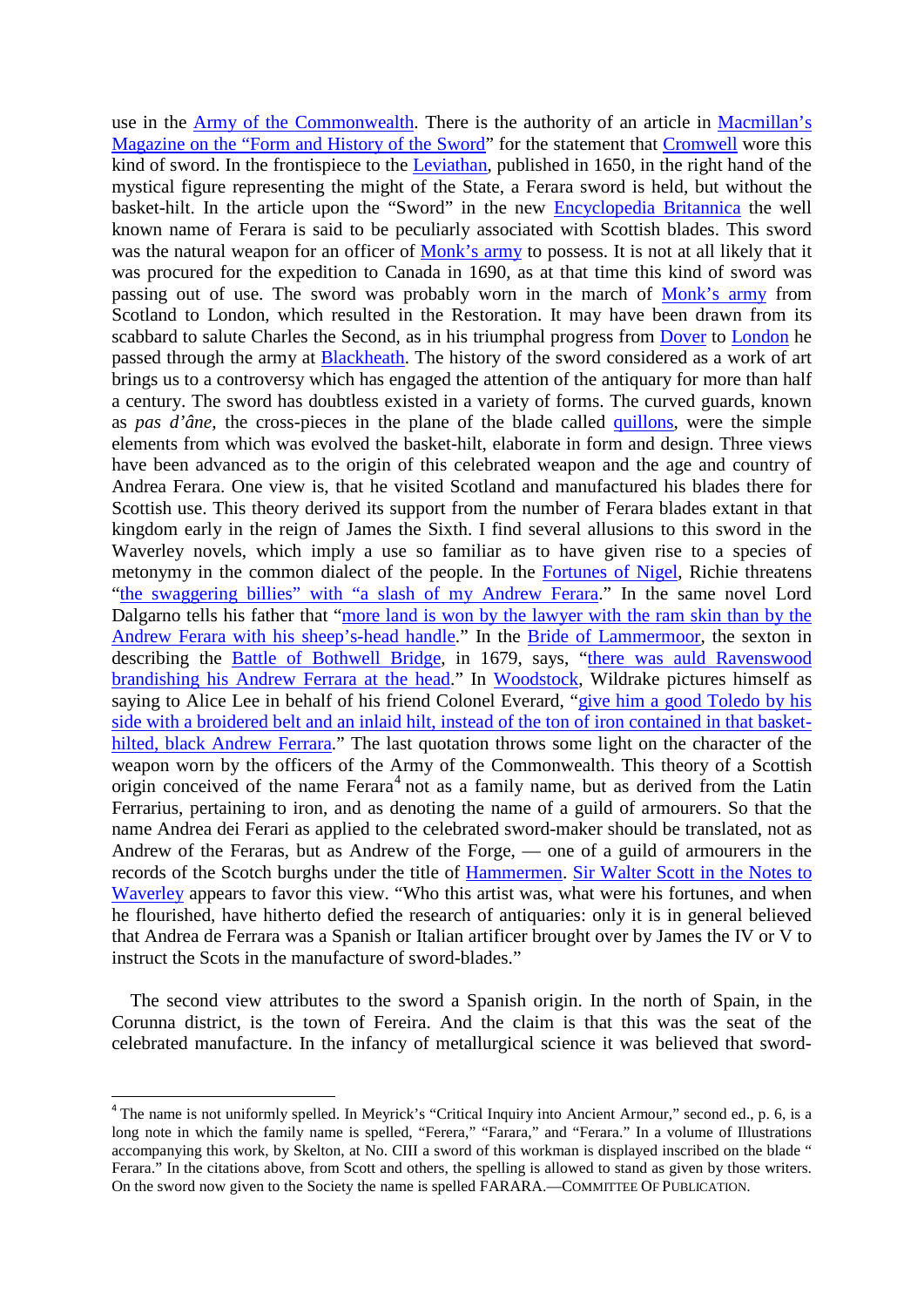blades acquired the best temper by immersion in mountain streams, and the town in question was the only one of this name which answered the supposed condition.

The third view is, that the sword is an Italian weapon. The evidence in its support may be briefly stated. In the new [Encyclopedia Britannica](http://books.google.com/books?id=wqwMAAAAYAAJ&dq=Encyclopedia%20Britannica%20sword%20Ferrara&client=firefox-a&pg=PA703) under the article, the Sword, there is a pictorial representation of typical European swords. That which in every particular corresponds with the sword now to be presented is classified as Italian, late in the sixteenth century.

From the article in Macmillan, already referred to, I quote the following passage: "A still greater reputation was gained by the strong and keen broadswords bearing the name of Andrea Ferara, long a puzzle to antiquaries as to whether he was of Spanish or Italian origin. Evidence exists that sometime after 1580, two brothers, Giovan Donato and Andrea dei Fcrari, were well known sword makers working at [Bellune](http://maps.google.com/maps?f=q&source=s_q&hl=en&geocode=&q=Belluno,Italy&sll=43.1521,-2.675171&sspn=0.634179,1.08902&gl=us&ie=UTF8&hq=&hnear=Belluno,+Veneto,+Italy&t=h&z=12) in [Friuli,](http://maps.google.com/maps?f=q&source=s_q&hl=en&geocode=&q=Friuli,+Italy&sll=46.165625,13.000002&sspn=0.036142,0.068064&gl=us&ie=UTF8&hq=Friuli&hnear=Friuli,+33038+San+Daniele+del+Friuli+UD,+Italy&ll=46.166695,13.000002&spn=0.036141,0.068064&t=h&z=14) the Illyrian territory of Venice." The strongest authority is Cigogna. In the [Trattato Militare,](http://books.google.com/books?id=5L_t4eYe0xIC&lpg=PT135&ots=5p0NYwS_kP&dq=GIOVAN%20CIGOGNA.%20Trattato%20Militare&pg=PT138#v=onepage&q=&f=false) Venetia, 1583, he confines his enumeration of sword manufacturers "to the most excellent armourers of Italy," to whom he gives the pre-eminence in this art. He further says, that "in the town of [Bellune](http://maps.google.com/maps?f=q&source=s_q&hl=en&geocode=&q=Belluno,Italy&sll=43.1521,-2.675171&sspn=0.634179,1.08902&gl=us&ie=UTF8&hq=&hnear=Belluno,+Veneto,+Italy&t=h&z=12) are the ingenious masters, Giovan Donato and Andrea of the Ferraras, both brothers." It is further stated that there were others of the same name, sword makers in that country, as shown by dei Ferrari, of the Ferraras, indicating an established family originating in the ducal city of that name. The half-length figures on the blade wear on their heads the crown known as the Eastern or Antique crown, a device which implies an Italian rather than a more Western origin. Finally the opinion of the accomplished donor of the sword, in part based on family tradition, favoring the Italian view, is entitled to be considered in deciding this question. It seems very clear that the evidence preponderates in favor of the Italian view. It is to be hoped that the possession of the sword by the Society may lead to a more exhaustive study of its origin and mode of manufacture than can now be attempted.

Nothing remains but to present the sword through you, Mr. President, to the Society, and to congratulate it on the acquisition of an additional relic of a family long and most honorably identified with the Society, and of a work of art of interest alike to the historian and the antiquary. The sash of choicest silk, its hues mellowed and enriched by time, is presented with the sword.

The PRESIDENT said: The American Antiquarian Society accepts with satisfaction the trust confided to them by Mr. Thomas L. Winthrop, and is happy to recognize the peculiar fitness of the halls of the Society for a depository of so treasured a relic as the sword worn by the great-great uncle of our former President, the Hon. Thomas L. Winthrop.

Rev. EDWARD E. HALE, D.D., said: I am sure that I represent the wish of the whole Society, when I propose a vote of thanks to Colonel Winthrop for the valuable and interesting gift which he makes to the Society. It is indeed grateful to the Society at any time to renew the recollections of the close connections of the honored family of Winthrop with the history of the country, since that history began. We are so fortunate as to possess in our own hall the original portrait of John Winthrop, which has been ascribed to the pencil of Vandyke, as well as that very curious "loving-cup," with its memories of many generations, which has been already alluded to. It is needless to refer to the name of Governor John Winthrop, the first historian of New England, who recorded for us, day by day, the history of the great movement, the whole of which he saw, and of which he was so large a part. To his son John, the Governor of Connecticut, we owe that body of correspondence, which I think the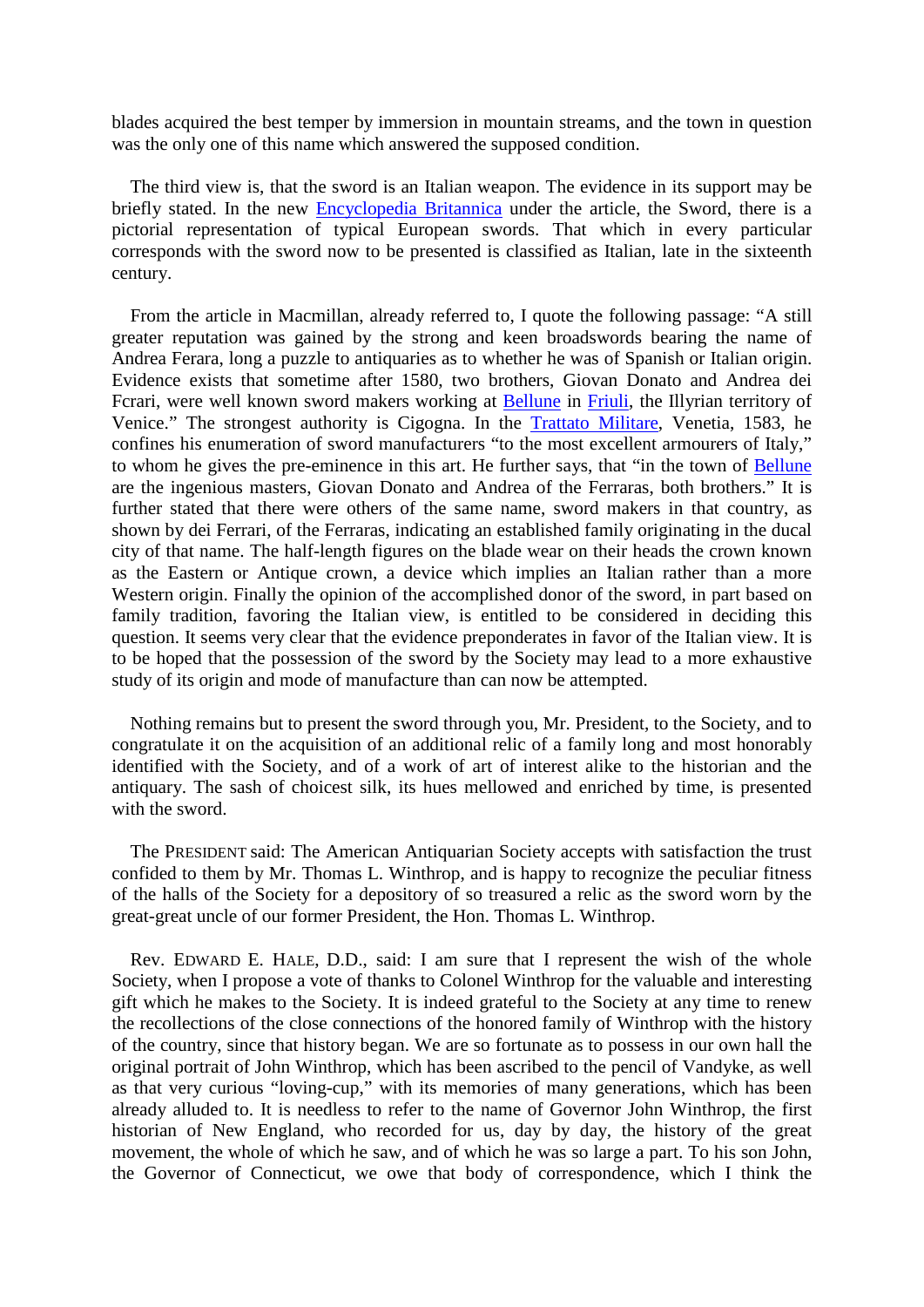gentlemen around me would say is the most valuable store-house we have for information on the habits, the events, the social order, and the tone of feeling, of the generations after the first settlement, up to his death. His son, Fitz-John, entered — one almost says, of course into the service of the country, and served it in such ways as have been traced by Judge STAPLES. John Winthrop, his nephew, in his own selected line of life rendered public services no less important. He was a graduate of Harvard College, and a fellow of the Royal Society. The fondness for science has shown itself, indeed, in all the Winthrops, from the beginning to this hour. The other John Winthrop, who was also a fellow of the Royal Society, and professor in Harvard College, was the friend and correspondent of Franklin. In the study of the Franklin correspondence lately, I have been greatly interested in seeing how close were his relations with Franklin, and how accurate were his observations in natural science. The dramatic story of the first occultation ever observed of the planet of Venus by young Horrocks in England, has always connected the return of that interesting phenomenon with his name. It is not, perhaps, so generally remembered that to Professor John Winthrop, above referred to, the world of science owes the second observation of that transit, which was made by Winthrop successfully, with a party from Harvard College whom he took to Newfoundland for that purpose. To our President, for many successive years Lieutenant-Governor of Massachusetts, in those good days when Massachusetts kept a good officer when she had found him, this Society owes much. It still possesses, as memorials of such obligation, the interesting objects which have been alluded to. We may add that we owe to him, as well, his share of our gratitude for the distinguished services of his son, who has served the State in a thousand ways, and who was so long the honored President of our sister society. Colonel Winthrop now renews all these remembrances by this gift of a sword which had been used in the service of the short-lived Commonwealth of England, and was destined to be used in the service of those other Commonwealths of New England, which have so long survived their mother. A sword which hung at its owner's side when he asserted that essential principle of New England history, — that the armies of New England are to be directed by the Governors of New England, and not by the English crown, — is certainly one of the most interesting memorials of that history. The Society is glad to associate it with the memory of the Governor who founded Massachusetts, of the two Governors who maintained in Connecticut the liberties and privileges which Connecticut had received at her birth, of the men of science and of letters who have done so much for the nobler life, riot of New England only, but of America, and of these distinguished gentlemen who still live, to leave to those who come after us new reasons for honoring the name of Winthrop. I move that the thanks of the Society be presented to Colonel Winthrop for his priceless gift.

The motion of Dr. HALE was unanimously adopted.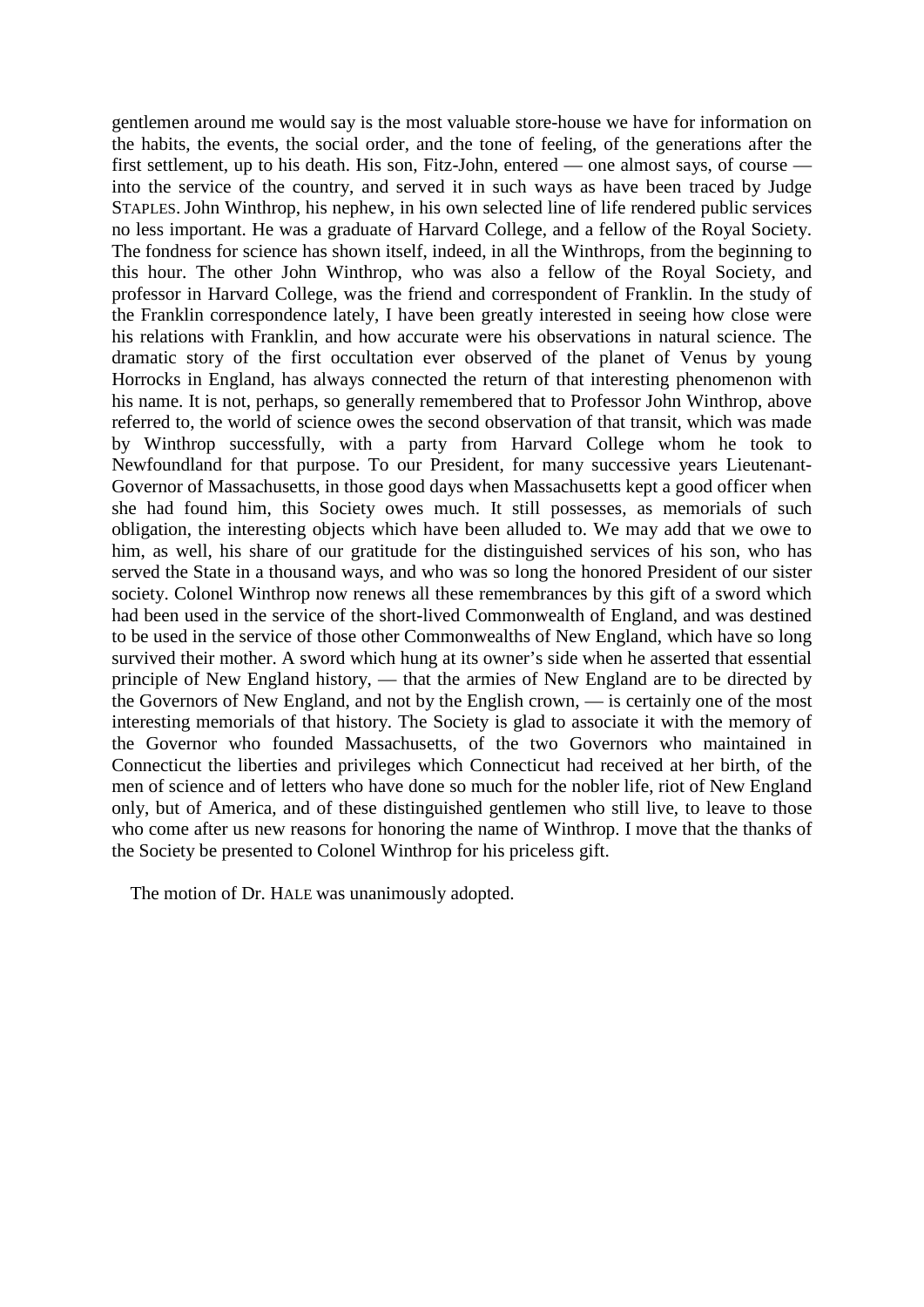

# **Scottish notes and queries, Volumes 7-9 [Page 158](http://books.google.com/books?id=UkADAAAAYAAJ&dq=Andrew%20Ferrara&lr=&client=firefox-a&pg=RA2-PA158#v=onepage&q=Andrew%20Ferrara&f=false)**

Andrea Ferrara (IX, 95, 109, 143). — "Centurion" in N. & Q. of  $16<sup>th</sup>$  Feb., 1856, writes that the temper of such blades is much over-stated. He adds, "I gave for my best claymore (the make of Andrea Ferrara) £3 10s, but in this specimen the hilt is not inlaid with silver, as is the case with many of them." Mr. E. S. Taylor also writes: "Planché, in his [History of](http://books.google.com/books?id=ovI9AAAAcAAJ&dq=Planch%C3%A9%2C%20in%20his%20History%20of%20British%20Costume&pg=RA1-PA350)  [British Costume,](http://books.google.com/books?id=ovI9AAAAcAAJ&dq=Planch%C3%A9%2C%20in%20his%20History%20of%20British%20Costume&pg=RA1-PA350) p. 350, engraves one of these sword-blades from the [Meyrick C](http://books.google.com/books?id=UyUJAAAAIAAJ&dq=Meyrick%20Collection&lr=&pg=PA322)ollection, [and says that these were highly prized in Scotland about 1574. Their value has risen since th](http://books.google.com/books?id=UkADAAAAYAAJ&dq=Andrew Ferrara&lr=&client=firefox-a&pg=RA2-PA158#v=onepage&q=Andrew%20Ferrara&f=false)e



[Highland Gatherings](http://www.braemargathering.org/) at [Braemar,](http://maps.google.com/maps?f=q&source=s_q&hl=en&geocode=&q=Braemar,+UK&sll=55.950176,-3.187536&sspn=0.243362,0.54451&gl=us&ie=UTF8&hq=&hnear=Braemar,+Ballater,+Aberdeenshire,+United+Kingdom&t=h&z=15) &c., as a genuine Andrea Ferrara to wear on that occasion is considered 'the thing.' Of the maker, I believe, nothing satisfactory is known. The name is variously engraved on them ANDRIA, ANDREA, FERRARA, FERARA, and some are said to be spurious." He adds that a specimen he bought in [Glenfinlas](http://streetmap.co.uk/map.srf?x=254777&y=709531&z=126&sv=254777,709531&st=4&ar=y&mapp=map.srf&searchp=ids.srf&dn=573&ax=254777&ay=709531&lm=0) is incomparable for elasticity and flexibility, length 34 inches, exclusive of the basket hilt, breadth 1¼ inches tapering to a rounded point; blade three-grooved. "F" writes subsequently that it seems to be agreed that no sword manufacturer of this name has been discovered, and suggests whether "Ferrara" does not stand for *ferra rara* choice blades, but he does not suggest how to get over the difficulty with the word Andrea. Mr. W. J. Bernhard Smith states that he has a specimen,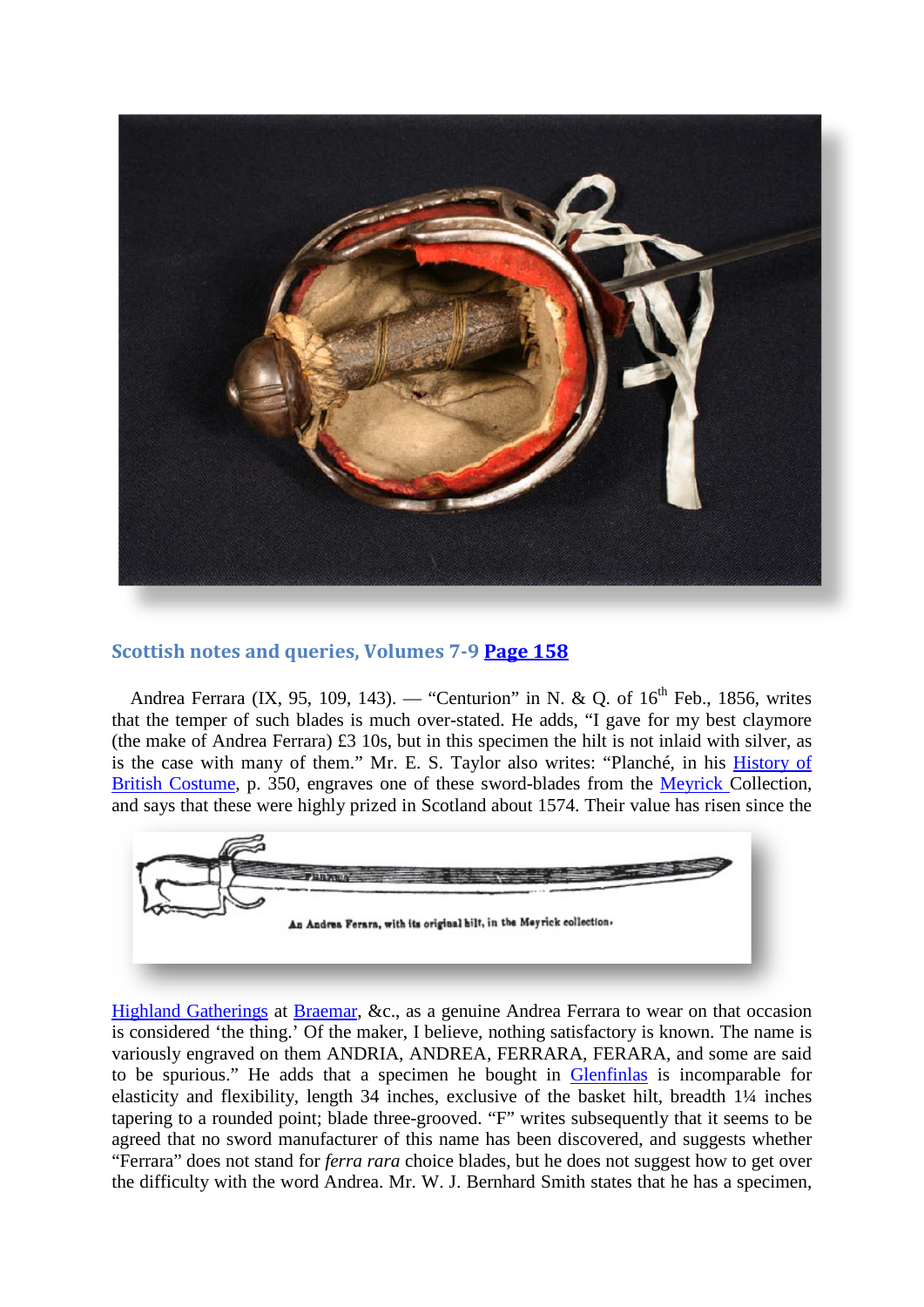probably of the time of Charles II, with basket-hilt of Spanish fashion, embossed, blade single-eyed but with very thin back, on each side the word Ferara, with a mound or orb, double crossed and inlaid with copper. Sometimes the word is spelt "Farrara," with a sun for the forge-mark. The mark is also found on rapiers. Mr. Smith adds that, good as they are, few, if any, could stand the test of Wilkinson's proof. Ray, in his *[History of the Rebellion](http://books.google.com/books?id=ppABAAAAQAAJ)*, says his sword was "of the *[Highland make](http://books.google.com/books?id=ppABAAAAQAAJ&dq=History%20of%20the%20Rebellion%20Ray&pg=RA1-PA152)*, by that curious workman Andrew Ferrara<sup>[5](#page-10-0)</sup>." "Clericus," in further discussing the question, says "I believe that all *genuine* Farrara blades are of nearly the same date, having been forged by one of two brothers, natives of Farrara in Italy, Andria's blades being the best." He adds other interesting information regarding them (N. & Q., 22nd March, 1856).

 $\overline{a}$ 

<span id="page-10-0"></span>**<sup>5</sup>** Journal of the British Archaeological Association Volume XXI page [316](http://books.google.com/books?id=PiUUAAAAYAAJ&dq=andrea%20ferara%20swords&pg=PA316#v=onepage&q=&f=false) *On Andrea Ferara Swords* by George Vere Irving.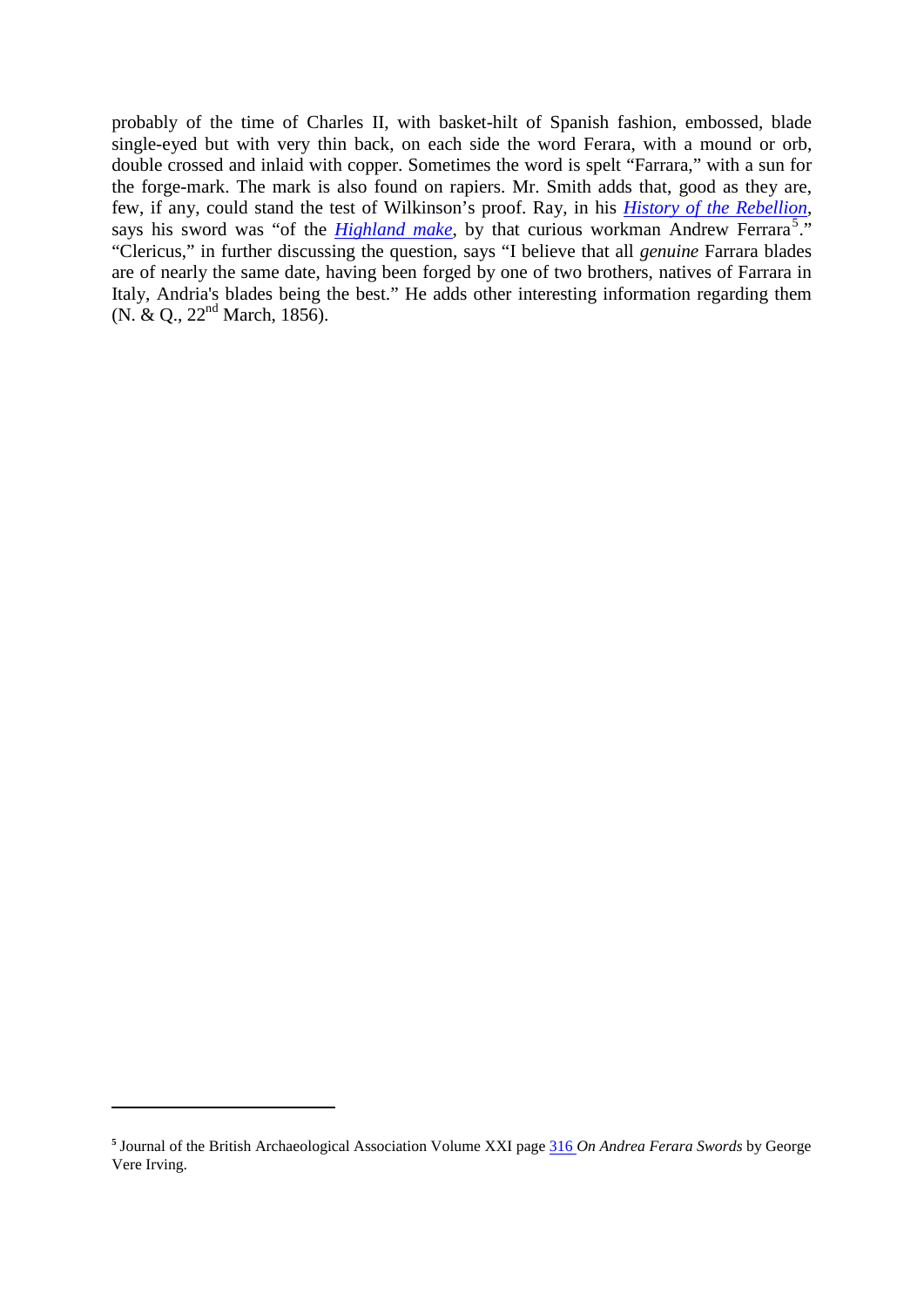# **Cornhill Magazine, Volume 12 1865 [Page 189](http://books.google.com/books?id=931HAAAAYAAJ&lr=&pg=PA189)** Andrea Ferara

"Sliceing swords, broad, thinne, and of an excellent temper."[6](#page-11-0)

WHAT was the age and country of Andrea Ferara? This is a question which has excited and disappointed the antiquaries of Scotland and England for more than half a century. The inquiry interested Sir Walter Scott through great part of his literary life, was vainly followed by [Sir Samuel Meyrick,](http://en.wikipedia.org/wiki/Samuel_Rush_Meyrick) and occupied the Deputy-Keeper of the Records in [Edinburgh](http://maps.google.com/maps?f=q&source=s_q&hl=en&geocode=&q=Edinburgh,+UK&sll=39.470239,-0.376805&sspn=0.335527,0.54451&gl=us&ie=UTF8&hq=&hnear=Edinburgh,+United+Kingdom&t=h&z=11) during a critical examination of the Chamberlain's and Treasurer's accounts, and all the documents of the Register House likely to have included the entry of payments to the celebrated swordmaker.

These researches were undertaken in consequence of the popular belief that Andrea had visited Scotland — a supposition, however, only founded upon the number of his blades extant in this kingdom, from which it was gratuitously assumed that they had been especially manufactured for Scottish use and within the realm. Originally, however, Ferara's blades were no less common in all the Western and Southern countries of Europe, while the broadsword was a popular arm, and only in later periods became more numerous in Scotland, because this weapon was retained among the Highlanders and Borderers for more than a hundred years after it had disappeared in other nations before the rapier and the small-sword: but in the armouries of Spain, Italy, and Germany, especially in the two former regions, the number of Ferara's blades still bear witness to their ancient prevalence.

The belief being established that the great master had visited Scotland, it was suggested by Sir Walter Scott that he was one of the various foreign artificers invited by James V. to improve the arts and manufactures of his country.<sup>[7](#page-11-1)</sup> This supposition was very generally received, but no evidence was discovered for its confirmation. Meanwhile, the country of the fabricator remained no less doubtful than his period, for though his surname is one of those derived from nativity or domiciliation, there are towns of Ferara in Spain,<sup>[8](#page-11-2)</sup> as well as the ducal metropolis in Italy ; and thus it was uncertain in which of these cities the family of the swordmaker had its origin. From some unknown bias, however, in Scotland, the popular belief was wholly directed to Spain, though apparently this preference had no better foundation than the popular intercourse of the Highlands with that country in the sixteenth and seventeenth centuries, and the general celebrity associated with the blades of Bilboa<sup>[9](#page-11-3)</sup>, [Toledo,](http://maps.google.com/maps?f=q&source=s_q&hl=en&geocode=&q=Toledo,+Spain&sll=43.360259,-5.844758&sspn=0.158004,0.272255&gl=us&ie=UTF8&hq=&hnear=Toledo,+Castille+La+Mancha,+Spain&t=h&z=12) and [Valencia,](http://maps.google.com/maps?f=q&source=s_q&hl=en&geocode=&q=Valencia,+Spain&sll=39.856778,-4.024476&sspn=0.166828,0.272255&gl=us&ie=UTF8&hq=&hnear=Valencia,+Spain&t=h&z=11) which in later times had superseded the more ancient renown of the once pre-eminent ["Milan](http://maps.google.com/maps?f=q&source=s_q&hl=en&geocode=&q=Milan&sll=43.360259,-5.844758&sspn=0.158004,0.272255&gl=us&ie=UTF8&hq=&hnear=Milan,+Lombardy,+Italy&t=h&z=12) steel;" but whatever the cause for the nativity imputed to Ferara, a

<span id="page-11-0"></span><sup>6</sup> Sir JOHN HAYWARD: *Life and Raigne of King Edward the Sixth.* 4to London 1630, p. [30.](http://www.archive.org/stream/completehistoryo02kenn#page/284/mode/1up)

<span id="page-11-1"></span><sup>7</sup> *Pitscottie Chronicle* 8vo Edinburgh 1814, ii. 407.

<span id="page-11-2"></span><sup>8</sup> In the provinces of [Lerida,](http://maps.google.com/maps?f=q&source=s_q&hl=en&geocode=&q=Lerida,+Spain&sll=43.371491,-8.39597&sspn=0.078988,0.136127&gl=us&ie=UTF8&hq=&hnear=Lerida,+Catalonia,+Spain&t=h&z=11) [Coruña,](http://maps.google.com/maps?f=q&source=s_q&hl=en&geocode=&q=Coru%C3%B1a,+Spain&sll=43.679791,-7.558594&sspn=2.514628,4.356079&gl=us&ie=UTF8&hq=&hnear=Corunna,+Galicia,+Spain&t=h&z=13) and [Oviedo.](http://maps.google.com/maps?f=q&source=s_q&hl=en&geocode=&q=Oviedo,+Spain&sll=41.614152,0.625782&sspn=0.324956,0.54451&gl=us&ie=UTF8&hq=&hnear=Oviedo,+Asturias,+Spain&t=h&z=12) Madoz: *Geog. Españ.* The name is often written indifferently, Farrera, Ferraria, and [Feraria,](http://maps.google.com/maps?f=q&source=s_q&hl=en&q=Ferrar%C3%ADa,+27744+Riotorto,+Lugo,+Galicia,+Spain&sll=44.601927,11.25279&sspn=1.23785,2.17804&gl=us&ie=UTF8&cd=1&geocode=FaiilQId5veQ_w&split=0&hq=&hnear=Ferrar%C3%ADa,+Riotorto,+Lugo,+Galicia,+Spain&ll=) but this does not affect its identity with Farara. For the Italian city is also given as Ferara, Farara, and Ferare, and all these forms are only examples of the universal uncertainty of orthography in the middle ages, to which the name of the swordmaker was equally subject, appearing on his blades as Ferara, [Ferrara,](http://maps.google.com/maps?f=q&source=s_q&hl=en&geocode=&q=Ferrara&sll=44.894796,11.67572&sspn=1.2316,2.17804&gl=us&ie=UTF8&hq=&hnear=Ferrara,+Emilia-Romagna,+Italy&t=h&z=11) Farara, and Farrara.

<span id="page-11-3"></span><sup>&</sup>lt;sup>9</sup> [Bilbao,](http://maps.google.com/maps?hl=en&q=Bilboa&um=1&ie=UTF-8&hq=&hnear=Bilbao,+Spain&gl=us&ei=DR4RS_uKLJG8NvvjzTM&sa=X&oi=geocode_result&ct=title&resnum=1&ved=0CAoQ8gEwAA) Spain.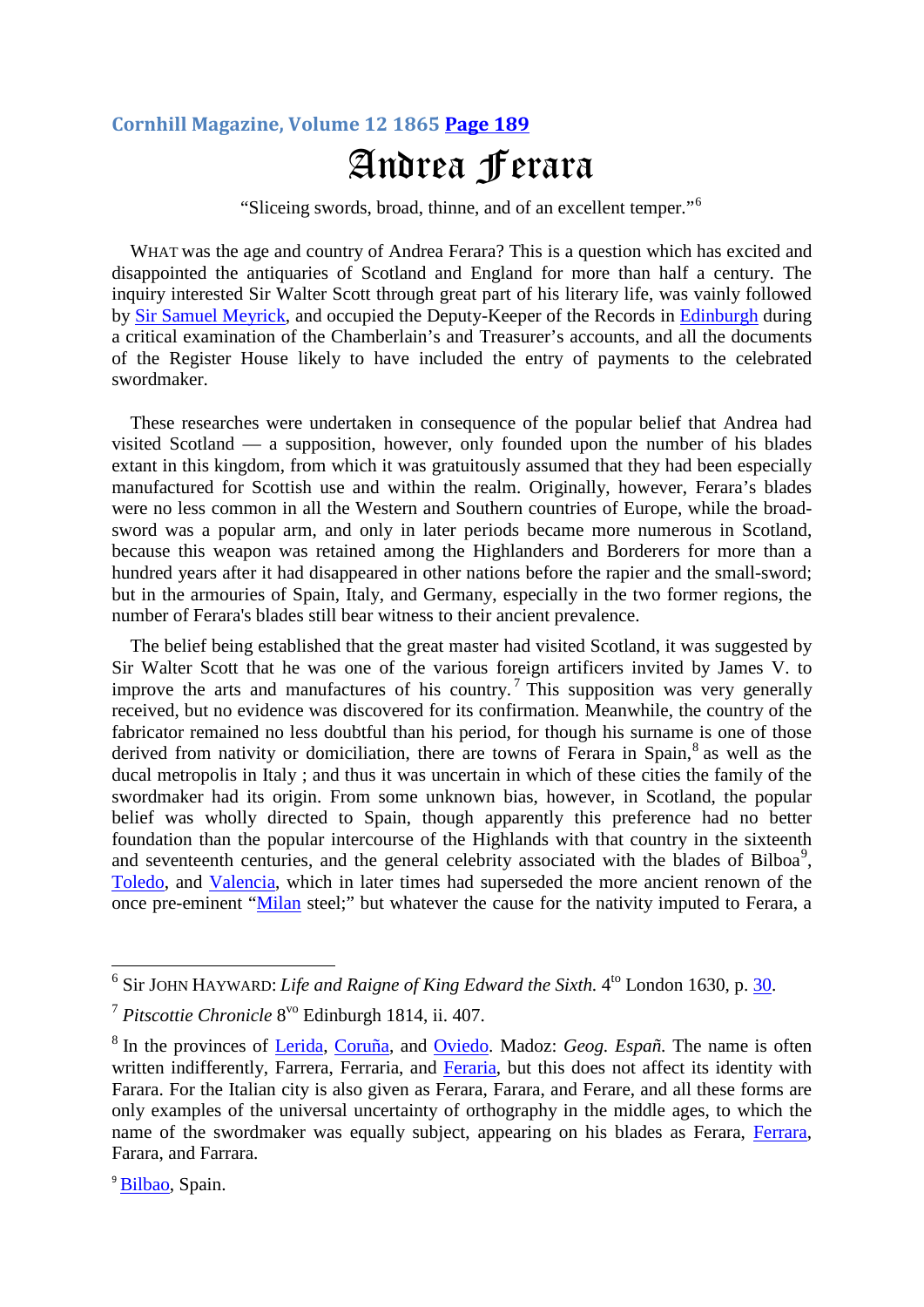tradition current in the West Highlands explains not only his Celtiberian origin, but the event through which he visited Scotland.

According to this history, Ferara was a Spanish artist, and in the height of his celebrity had an apprentice, who was an excellent workman, and possessed a high spirit of emulation to perfect his skill in the service of so great a master; his ambition, however, was disappointed by a habitude of Andrea, that when the blades were in a certain stage of forging, he excluded the workmen, and locked the door of the atelier while he performed some unknown operation, after which he again admitted the assistants to finish the blades which were in progress. The apprentice was persuaded that this seclusion concealed some occult process which essentially affected the perfection of the arms. Anxious to possess this important secret, upon the first absence of his master, he bored a hole in the door of the atelier, and at the next occasion when he and his fellows were excluded, returned alone to the smithy, and applying his eye to the prepared orifice, discovered his master in the act of drawing a heated blade from the forge. The lad watched with suspended breath. Ferara laid the red steel on the anvil, and taking from a bench a small tin like a flour-dredge, rapidly covered the glowing metal with a coat of white powder, which he then hammered into the iron until it was cold, when he again returned it to the fire, and having given the proper degree of heat, repeated the same operation of powdering and hammering on the other side of the blade. This process was performed in succession upon all the weapons then in progress, until the whole being completed. Ferara laid down his hammer and turned towards the door. The varlet perceived that the mystery was at an end, and dreading to be surprised, abandoned his eyelet-hole, and fled to his companions, with whom he was immediately recalled to continue their vocations. The apprentice exulted in his discovery, but he could not boast with the ancient sage — "My secret is my own;" and it escaped among his companions. These youths, being less ambitious to emulate the skill of their master than to vaunt the possession of his mystery, their disclosures were soon repeated to Ferara, and one day, when the inquisitive apprentice was alone in the smithy, Andrea entered in a tempest of wrath, and loaded him with reproaches for having betrayed the secret of his art. The young man replied with intemperance; and in the heat of their altercation Ferara struck him on the head with a hammer which he had in his hand, and laid him senseless at his feet; the blow was fatal, and to avoid pursuit for the homicide, Andrea fled the country, and escaped into France, from whence, in an itinerant exercise of his profession — not uncommon in the middle ages, and still continued in the *[Wanderschaft](http://maps.google.com/maps?f=q&source=s_q&hl=en&geocode=&q=Solingen,Germany&sll=48.686861,8.187281&sspn=18.379121,34.848633&gl=us&ie=UTF8&hq=&hnear=Solingen,+North+Rhine-Westphalia,+Germany&t=h&z=12)* of Germany — he passed the sea into Scotland.

Whether there is any truth in this tradition, or whether it is a passage in the life of some other eminent armourer confounded with that of Ferara, <sup>[10](#page-12-0)</sup> will now perhaps never be known, but in the secret operation attributed to this artist there is a singular coincidence with two practical facts — the one in the ordinary manufacture of iron, the other in the operation of the ancient sword-blades of Damascus. In the former carbon and silica are mixed with the ore in the furnace. "The carbon combines with the oxygen of the iron, and escapes in the form of carbonic acid gas, while the silica unites with the lime," which is also present in the furnace, "and forms a kind of fluid glass or scoria which protects the iron from the action of the atmosphere." In the manufacture of the Damascus scimitars, one of the operations for producing the finest blades was to sprinkle the steel while red hot with diamond and ruby dust, and to hammer the powder into the metal.<sup>[11](#page-12-1)</sup> This process has been ridiculed by an

<span id="page-12-0"></span><sup>10</sup> WILKINSON'S *Engines of War,* p. [224.](http://books.google.com/books?id=Z4djCQTWALQC&dq=WILKINSON)

<span id="page-12-1"></span><sup>&</sup>lt;sup>11</sup> Arabic Ms in the Rzewusky Library. By an erratum in WILKINSON's *Engines of War*, p. [211,](http://books.google.com/books?id=Z4djCQTWALQC&dq=WILKINSON) the title of the eminent orientalist is given as "Rzwruzchi." WILKINSON'S *Engines of War,* p. [211.](http://books.google.com/books?id=Z4djCQTWALQC&dq=WILKINSON)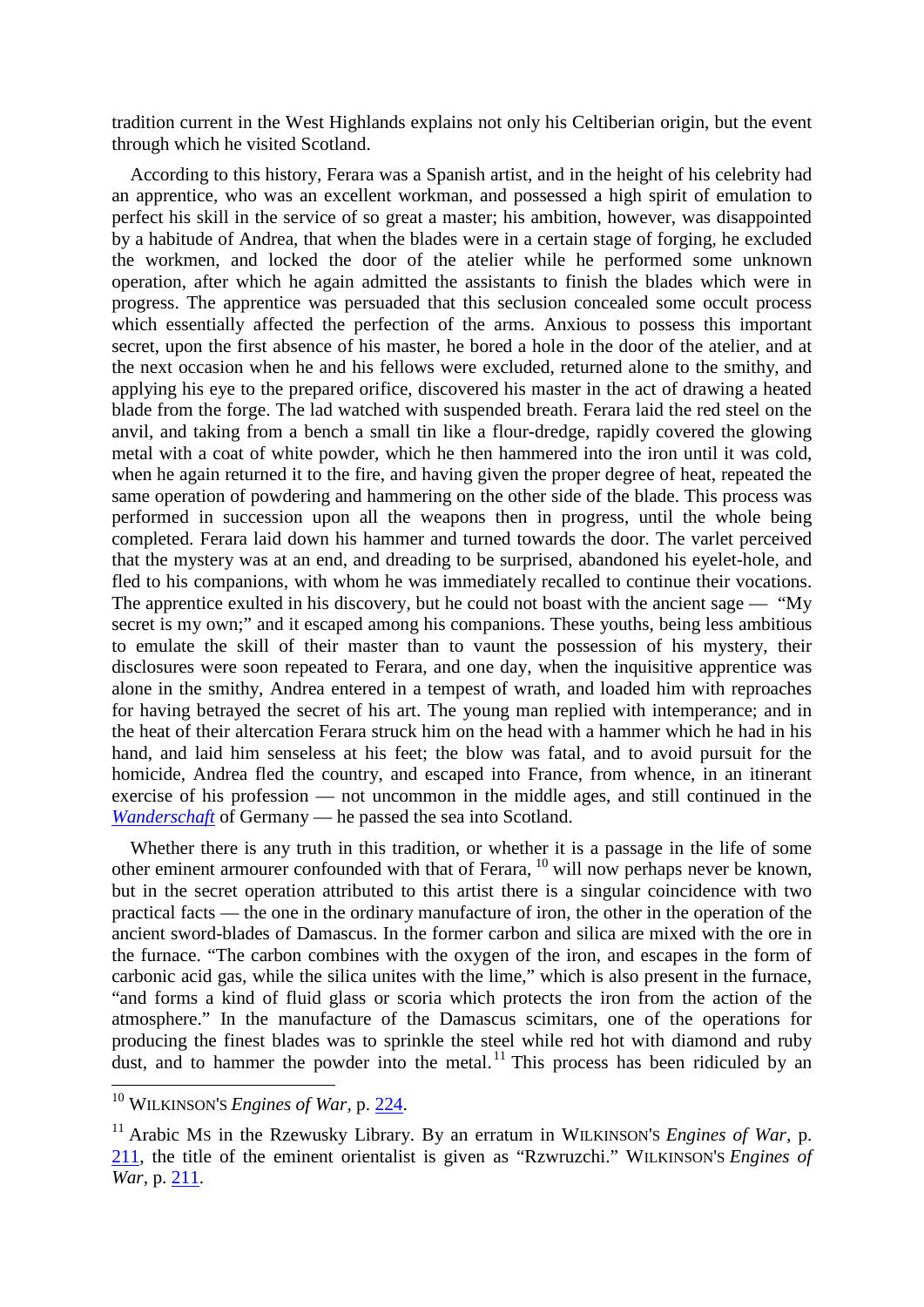eminent experimenter for the "ignorant" extravagance "which used" diamond-dust for carbon, and ruby for alumina or silica;<sup>[12](#page-13-0)</sup> but Sir Isaac Newton discovered that diamond is the purest carbon, and ruby is known to combine a mixture of alumina with a large proportion of the finest silica. It is therefore probable that the operation of the Damascus smiths was founded in a sensibility of these principles, and that, far from the result of "ignorance," it was derived from that profound knowledge of chemistry in which the Saracens had been the masters of the Western world. Whether, however, the operation was efficacious or vain, is not a question here, where we have only to consider the coincidence between the Damascus and the reputed Spanish process. That they were identical in matter as in formula, may however be doubtful, from the improbability that a medium so costly as jewel-dust could have been commanded by a trans-Pyrenean smith. The identity of operation, however, is unequivocal, and this community in facts is enhanced by a community of origin in the arts of the operators; for all the chemistry of Spain was derived from the Moors, and these were only the Western line of the Saracens, who were equally the parent stock of the mediaeval Syrians; and though the Spanish artist should not have used diamond and ruby dust, he might — as suggested by the British critic — have substituted the simpler elements of the same principles, carbon in the forge, and silica and alumina in "the white powder" amalgamated on the anvil.

In these considerations we have received the operation attributed to Ferara without any relation to his nationality; partly because the circumstantial evidence of the tradition indicates a verity in fact — partly, that whatever the nativity of the operator, he might at some period of his life have wrought in the forges of Spain,<sup>[13](#page-13-1)</sup> or, as before said, that the legend may have originated with another master, and become associated with Ferara by one of those various transmigrations which sometimes confound the personages of oral record; but whether the story applied to Andrea or to another, we have now to show that in the height of his profession he was established at the town of [Belluno](http://maps.google.com/maps?f=q&source=s_q&hl=en&geocode=&q=Belluno,Italy&sll=43.1521,-2.675171&sspn=0.634179,1.08902&gl=us&ie=UTF8&hq=&hnear=Belluno,+Veneto,+Italy&t=h&z=12) in [Friuli,](http://maps.google.com/maps?f=q&source=s_q&hl=en&geocode=&q=Friuli,+Italy&sll=46.165625,13.000002&sspn=0.036142,0.068064&gl=us&ie=UTF8&hq=Friuli&hnear=Friuli,+33038+San+Daniele+del+Friuli+UD,+Italy&ll=46.166695,13.000002&spn=0.036141,0.068064&t=h&z=14) an ancient duchy of Illyria, which in 1420 was added to [Venice;](http://maps.google.com/maps?f=q&source=s_q&hl=en&geocode=&q=Venezia,+Italy&sll=44.785734,11.178589&sspn=2.467824,4.356079&gl=us&ie=UTF8&hq=&hnear=Venice,+Veneto,+Italy&t=h&z=11) and though in the succeeding year the eastern portion was seized by Austria, the city of [Belluno](http://maps.google.com/maps?f=q&source=s_q&hl=en&geocode=&q=Belluno,Italy&sll=43.1521,-2.675171&sspn=0.634179,1.08902&gl=us&ie=UTF8&hq=&hnear=Belluno,+Veneto,+Italy&t=h&z=12) and the remaining territory continued under the dominion of the Doges until 1707. The evidence of Ferara's domiciliation in this province is contained in a chapter upon the most renowned sword masters of Italy in the sixteenth century — part of a once highly esteemed military treatise, published at [Venice](http://maps.google.com/maps?f=q&source=s_q&hl=en&geocode=&q=Venezia,+Italy&sll=44.785734,11.178589&sspn=2.467824,4.356079&gl=us&ie=UTF8&hq=&hnear=Venice,+Veneto,+Italy&t=h&z=11) in 1585; and as the account illustrates the celebrity of the artist by showing the pre-eminence of the masters with whom he was associated, we shall give the text without diminution:-

#### *LAME DA SPADE, STOCCHI, PUGNALI, ET ARME DA INASTARE. Cap. LXX,*

"Se la cognitione de i luoghi et de i maestri de me descritti sin'hora sarà punto grata, et di qualche commodità a tutti i soldati, maggiormente, sarà questa ad ogni altra qualità di persone, le quali tal forte d'armi sogliono essercitare come sono spade, spadoni, stocchi, cortelazzi et mazze de cavalli, con pugnali et arme da inastare d'ogni forte che si usano. De i maestri delle quali volendo alcuno sapere il nome tralasciando molti, mi restringerò ne i piu eccellente che se ritrovino; et de i luoghi et paesi lasciando adietro la grandissima Alemagna, la Francia, et nella Spagna la famosa [Valenza,](http://maps.google.com/maps?f=q&source=s_q&hl=en&geocode=&q=Valencia&sll=44.828296,8.455963&sspn=0.038533,0.068064&gl=us&ie=UTF8&hq=&hnear=Valencia,+Spain&t=h&z=11) dove si trovano infinite arme d'ogni sorte: verrò all'Italia, alla quale daremo con ogni ragione il pregio et vanto di quest'arte. Et primieramente diremo di Milano, cioè nel castello si lavorano perfetissimi lavori di lame da spade et pugnali, et di diverse altre varie sorti de lame, che sono di buone et finissime tempre. Di Brescia non mi estenderò molto, ma solo toccando il nome di due fratelli, ambi maestri sopra ogn'altro eccellentissimi, i quali sono Simone et Serafino, figlioli & heredi del famoso et tanto celebrato Maestro Serafino, che faceva lame con tempre miracolose, et di esso si dice che fece una spada a un gran Principe, di tanta eccellenza, che gli donò in pagamento meglio di cinquecento ducati, oltre altre infinite

<span id="page-13-0"></span><sup>&</sup>lt;sup>12</sup> WILKINSON'S *Engines of War*, p. [211.](http://books.google.com/books?id=Z4djCQTWALQC&dq=WILKINSON)

<span id="page-13-1"></span> $13$  In this alternative presumption, it is to be observed that the tradition defines only the operative domiciliation, and not the nationality of Ferara; that he was a "Spanish *artist,*" but not that he was *a native* of Spain.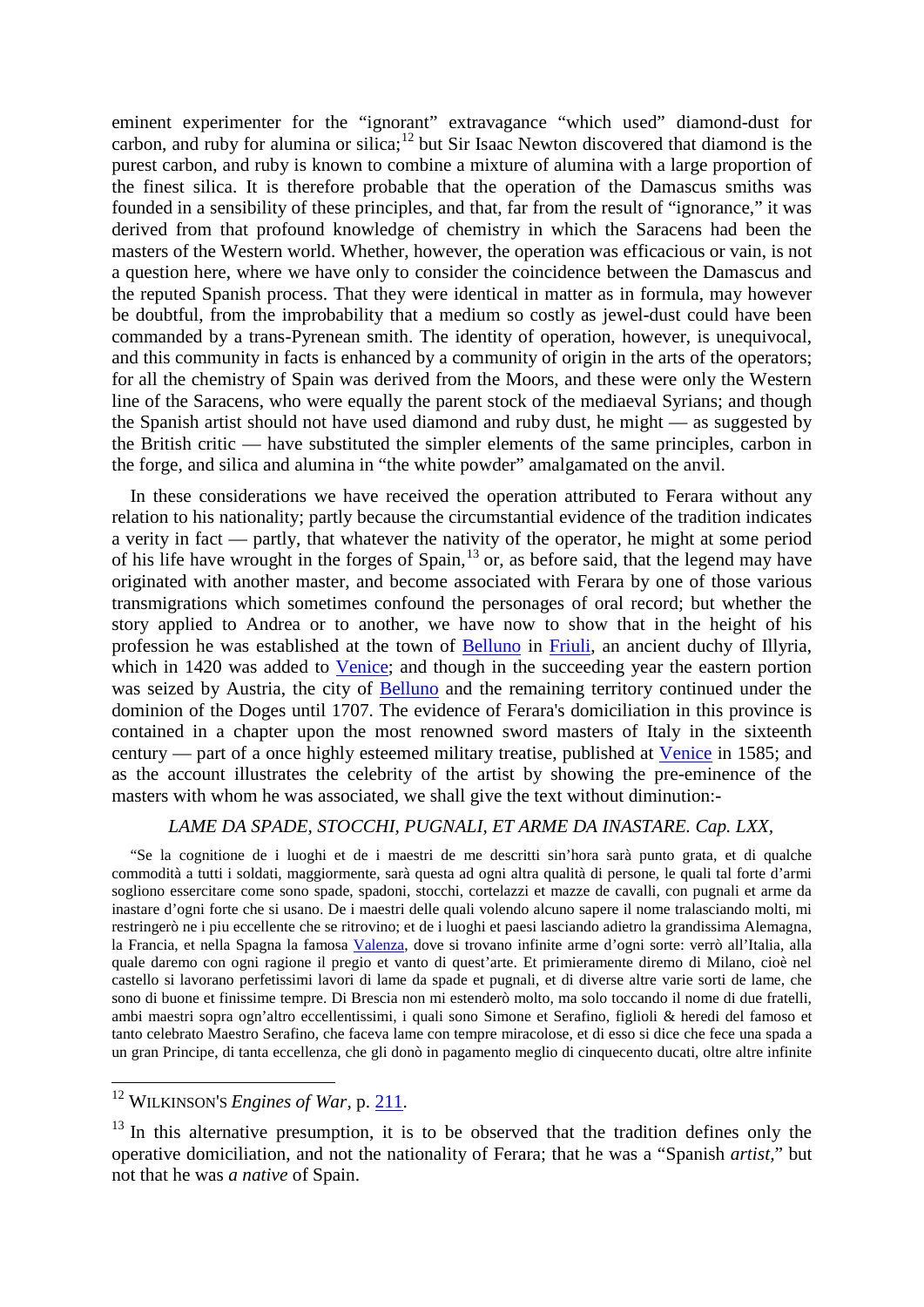maravigli che di esso si raccontano. In un'altro luogo chiamato [Gron](http://maps.google.com/maps?f=q&source=s_q&hl=en&geocode=&q=Gron,+Italy&sll=46.166695,13.000002&sspn=0.036141,0.068064&gl=us&ie=UTF8&hq=&hnear=Gron,+Sospirolo+Belluno,+Veneto,+Italy&ll=46.141129,12.089553&spn=0.018822,0.034032&t=h&z=15) su'l territorio [Bergemasco,](http://maps.google.com/maps?f=q&source=s_q&hl=en&q=Bergamasco+Alessandria,+Piedmont,+Italy&sll=46.065608,11.535645&sspn=4.824939,8.712158&gl=us&ie=UTF8&cd=1&geocode=FYgGrAIdGweBAA&split=0&hq=&hnear=Bergamasco+Alessandria,+Piedmont,+Italy&t=h&z=14) si ritrovano alcuni valenti maestri, et si chiamono quelli di Abram, che hanno buonissimo nome in quest'arte. Della quale ancora perfettissamente si lavoro in [Saravalle,](http://maps.google.com/maps?f=q&source=s_q&hl=en&geocode=&q=Serravalle,Italy&sll=46.139964,12.217591&sspn=0.150583,0.272255&gl=us&g=Belluno,Italy&ie=UTF8&hq=&hnear=Serravalle+a+Po+Mantua,+Lombardy,+Italy&ll=45.063822,11.13018&spn=0.153499,0.272255&t=h&z=12) et Ciuidal de [Bellun,](http://maps.google.com/maps?f=q&source=s_q&hl=en&geocode=&q=Belluno,Italy&sll=43.1521,-2.675171&sspn=0.634179,1.08902&gl=us&ie=UTF8&hq=&hnear=Belluno,+Veneto,+Italy&t=h&z=12) luogi del [Friuli,](http://maps.google.com/maps?f=q&source=s_q&hl=en&geocode=&q=Friuli,+Italy&sll=46.165625,13.000002&sspn=0.036142,0.068064&gl=us&ie=UTF8&hq=Friuli&hnear=Friuli,+33038+San+Daniele+del+Friuli+UD,+Italy&ll=46.166695,13.000002&spn=0.036141,0.068064&t=h&z=14) ne i quale si trovano valentissimi maestri d'ogni sorte; cioè in [Saravalle,](http://maps.google.com/maps?f=q&source=s_q&hl=en&geocode=&q=Serravalle,Italy&sll=46.139964,12.217591&sspn=0.150583,0.272255&gl=us&g=Belluno,Italy&ie=UTF8&hq=&hnear=Serravalle+a+Po+Mantua,+Lombardy,+Italy&ll=45.063822,11.13018&spn=0.153499,0.272255&t=h&z=12) Maestro Pegin da Feltran, huomo famosissimo et raro, il quale alle sue fornaci fa lavorieri miracolossimi, & in Ciuidal di [Bellun](http://maps.google.com/maps?f=q&source=s_q&hl=en&geocode=&q=Belluno,Italy&sll=43.1521,-2.675171&sspn=0.634179,1.08902&gl=us&ie=UTF8&hq=&hnear=Belluno,+Veneto,+Italy&t=h&z=12) sono gl'ingegnosi Maestro Giovan Donato et Maestro *Andrea de i Ferari*, ambidue fratelli, i quai stanno alle fusine di Messer Giovan Battista detto il Barcelone. Nel territorio [Vicentino,](http://maps.google.com/maps?f=q&source=s_q&hl=en&geocode=&q=Vicentina,Italia&sll=45.309787,11.535988&sspn=0.07654,0.132523&ie=UTF8&hq=Vicentina,Italia&hnear=&ll=45.461816,11.397629&spn=0.076334,0.132523&t=h&z=13) al Monte della Madonna, a canto il [fiume Reron,](http://maps.google.com/maps?f=q&source=s_q&hl=en&q=Fiume+Retrone,+36100+Vicenza,+Veneto,+Italy&sll=45.697547,11.445694&sspn=0.304057,0.53009&ie=UTF8&cd=1&geocode=FZnNtgIdWQqwAA&split=0&hq=&hnear=Fiume+Retrone&ll=45.535183,11.539807&spn=0.019059,0.033131&t=) u'è un valentissimo huomo detto Maestro Lorenzo da [Formigano,](http://maps.google.com/maps?f=q&source=s_q&hl=en&geocode=&q=Formignano,Italia&sll=45.461816,11.397629&sspn=0.076334,0.132523&ie=UTF8&hq=&hnear=Formignano,+Cesena+Forli,+Emilia-Romagna,+Italy&t=h&z=15) sopranominato 'il Zotto;' questo ha buonissima fama, & fa cose d'arme maravigliose di bellezza et bontà."<sup>[14](#page-14-0)</sup>

"Though the knowledge of the places and the masters described by me, will he principally interesting to soldiers, it will also be acceptable to every other condition of persons, who are accustomed to exercise such arms as swords, broad-swords, rapiers, cutlasses, horsemen's maces, poniards, and damascined arms of all the kinds which are in use. Of those masters of whom it may be desired to know the names, omitting many in the illustrious Germany, France, and in Spain the famous [Valencia,](http://maps.google.com/maps?f=q&source=s_q&hl=en&geocode=&q=Valencia&sll=44.828296,8.455963&sspn=0.038533,0.068064&gl=us&ie=UTF8&hq=&hnear=Valencia,+Spain&t=h&z=11) where are found numerous arms of every sort, I shall confine myself to the most excellent, with their places and countries, in Italy; to which, with every reason, we will give the pre-eminence and boast in this art. And first we will speak of Milan, where in the castle are wrought most perfect works in blades of swords, and poniards, and divers other various sorts of blades, which are of good and finest temper. Of Brescia I will not relate much, only touching the names of two brothers — both masters above all others the most excellent, and who are Simone and Serafino, sons and heirs of the so much celebrated Master Serafino who made blades of miraculous temper, and of whom it was said that he made a sword for a great Prince of such excellence, that he gave him in payment better than five hundred ducats, besides other infinite marvels which are told of him. In another place called [Gron,](http://maps.google.com/maps?f=q&source=s_q&hl=en&geocode=&q=Gron,+Italy&sll=46.166695,13.000002&sspn=0.036141,0.068064&gl=us&ie=UTF8&hq=&hnear=Gron,+Sospirolo+Belluno,+Veneto,+Italy&ll=46.141129,12.089553&spn=0.018822,0.034032&t=h&z=15) on the territory of [Bergumasco,](http://maps.google.com/maps?f=q&source=s_q&hl=en&q=Bergamasco+Alessandria,+Piedmont,+Italy&sll=46.065608,11.535645&sspn=4.824939,8.712158&gl=us&ie=UTF8&cd=1&geocode=FYgGrAIdGweBAA&split=0&hq=&hnear=Bergamasco+Alessandria,+Piedmont,+Italy&t=h&z=14) are found some valiant masters called Abram, who have a very good name in their art, which also is wrought most perfectly in [Serravalle,](http://maps.google.com/maps?f=q&source=s_q&hl=en&geocode=&q=Serravalle,Italy&sll=46.139964,12.217591&sspn=0.150583,0.272255&gl=us&g=Belluno,Italy&ie=UTF8&hq=&hnear=Serravalle+a+Po+Mantua,+Lombardy,+Italy&ll=45.063822,11.13018&spn=0.153499,0.272255&t=h&z=12) and in the town of [Belluno,](http://maps.google.com/maps?f=q&source=s_q&hl=en&geocode=&q=Belluno,Italy&sll=43.1521,-2.675171&sspn=0.634179,1.08902&gl=us&ie=UTF8&hq=&hnear=Belluno,+Veneto,+Italy&t=h&z=12) places in [Friuli,](http://maps.google.com/maps?f=q&source=s_q&hl=en&geocode=&q=Friuli,+Italy&sll=46.165625,13.000002&sspn=0.036142,0.068064&gl=us&ie=UTF8&hq=Friuli&hnear=Friuli,+33038+San+Daniele+del+Friuli+UD,+Italy&ll=46.166695,13.000002&spn=0.036141,0.068064&t=h&z=14) in which are found excellent masters of every sort ; that is, in [Serravalle,](http://maps.google.com/maps?f=q&source=s_q&hl=en&geocode=&q=Serravalle,Italy&sll=46.139964,12.217591&sspn=0.150583,0.272255&gl=us&g=Belluno,Italy&ie=UTF8&hq=&hnear=Serravalle+a+Po+Mantua,+Lombardy,+Italy&ll=45.063822,11.13018&spn=0.153499,0.272255&t=h&z=12) Master Pegin da [Feltran,](http://maps.google.com/maps?f=q&source=s_q&hl=en&q=Feltre+Belluno,+Veneto,+Italy&sll=44.828296,8.455963&sspn=0.038533,0.068064&gl=us&ie=UTF8&cd=1&geocode=FQwovgIdv6q1AA&split=0&hq=&hnear=Feltre+Belluno,+Veneto,+Italy&t=h&z=12) a very famous and rare man, who, in his forges, makes miraculous works; and in the town of [Belluno](http://maps.google.com/maps?f=q&source=s_q&hl=en&geocode=&q=Belluno,Italy&sll=43.1521,-2.675171&sspn=0.634179,1.08902&gl=us&ie=UTF8&hq=&hnear=Belluno,+Veneto,+Italy&t=h&z=12) are the ingenious Masters Giovan Donato and *Andrea of the Feraras,* both brothers, of the foundry of Master Giovan Battista, called 'the Barcelonian.' Of the territory of [Vicentino,](http://maps.google.com/maps?f=q&source=s_q&hl=en&geocode=&q=Vicentina,Italia&sll=45.309787,11.535988&sspn=0.07654,0.132523&ie=UTF8&hq=Vicentina,Italia&hnear=&ll=45.461816,11.397629&spn=0.076334,0.132523&t=h&z=13) at Monte della Madonna, on the bank of the [Rezon,](http://maps.google.com/maps?f=q&source=s_q&hl=en&q=Fiume+Retrone,+36100+Vicenza,+Veneto,+Italy&sll=45.697547,11.445694&sspn=0.304057,0.53009&ie=UTF8&cd=1&geocode=FZnNtgIdWQqwAA&split=0&hq=&hnear=Fiume+Retrone&ll=45.535183,11.539807&spn=0.019059,0.033131&t=) is a most valiant man called Master Lorenzo da [Formignano,](http://maps.google.com/maps?f=q&source=s_q&hl=en&geocode=&q=Formignano,Italia&sll=45.461816,11.397629&sspn=0.076334,0.132523&ie=UTF8&hq=&hnear=Formignano,+Cesena+Forli,+Emilia-Romagna,+Italy&t=h&z=15) called by sobriquet 'the Dolt,' who has the best fame, and makes marvellous arms for beauty and for excellence."

The date of this notice gives an approximate indication for the period of Ferara's birth, for since he is associated with the sword makers of the greatest celebrity in the year 1585, such eminence could scarcely have been attained under the age of thirty years; from whence it may be assumed that he was born about the year 1555. The question of his country, however, may still be liable to the cavil, that as his master Giovani Battista was named "the Barcelonian," and, therefore, evidently a Spaniard, it may be conjectured that the brothers, Giovan Donato and Andrea [Ferara,](http://maps.google.com/maps?f=q&source=s_q&hl=en&geocode=&q=Ferara,+Italy&sll=46.016524,11.905727&sspn=0.15092,0.272255&gl=us&ie=UTF8&hq=&hnear=Ferrara,+Emilia-Romagna,+Italy&t=h&z=11) were brought by him to Italy. This supposition, however, is expressly contradicted by the author of the treatise, in the declaration that he forbore to mention the artists of Germany, France, and Spain, and restricted his celebration to those of Italy alone. The notice of "the Barcelonian" is no exception of this rule, since he is only introduced incidentally as the master of [Ferara,](http://maps.google.com/maps?f=q&source=s_q&hl=en&geocode=&q=Ferara,+Italy&sll=46.016524,11.905727&sspn=0.15092,0.272255&gl=us&ie=UTF8&hq=&hnear=Ferrara,+Emilia-Romagna,+Italy&t=h&z=11) without any reference to his own operation, and it is not even necessarily conclusive that he was established in Italy; for according to the prevailing usage of the mediæval craftsmen to improve their skill in foreign schools, his pupils, Andrea

<span id="page-14-0"></span><sup>&</sup>lt;sup>14</sup> GIOVAN MATTHEO CIGOGNA. *Trattato Militare*: 4<sup>to</sup>, Venetia, 1583, fol. [62.](http://books.google.com/books?id=5L_t4eYe0xIC&lpg=PT135&ots=5p0NYwS_kP&dq=GIOVAN%20CIGOGNA.%20Trattato%20Militare&pg=PT138#v=onepage&q=&f=false)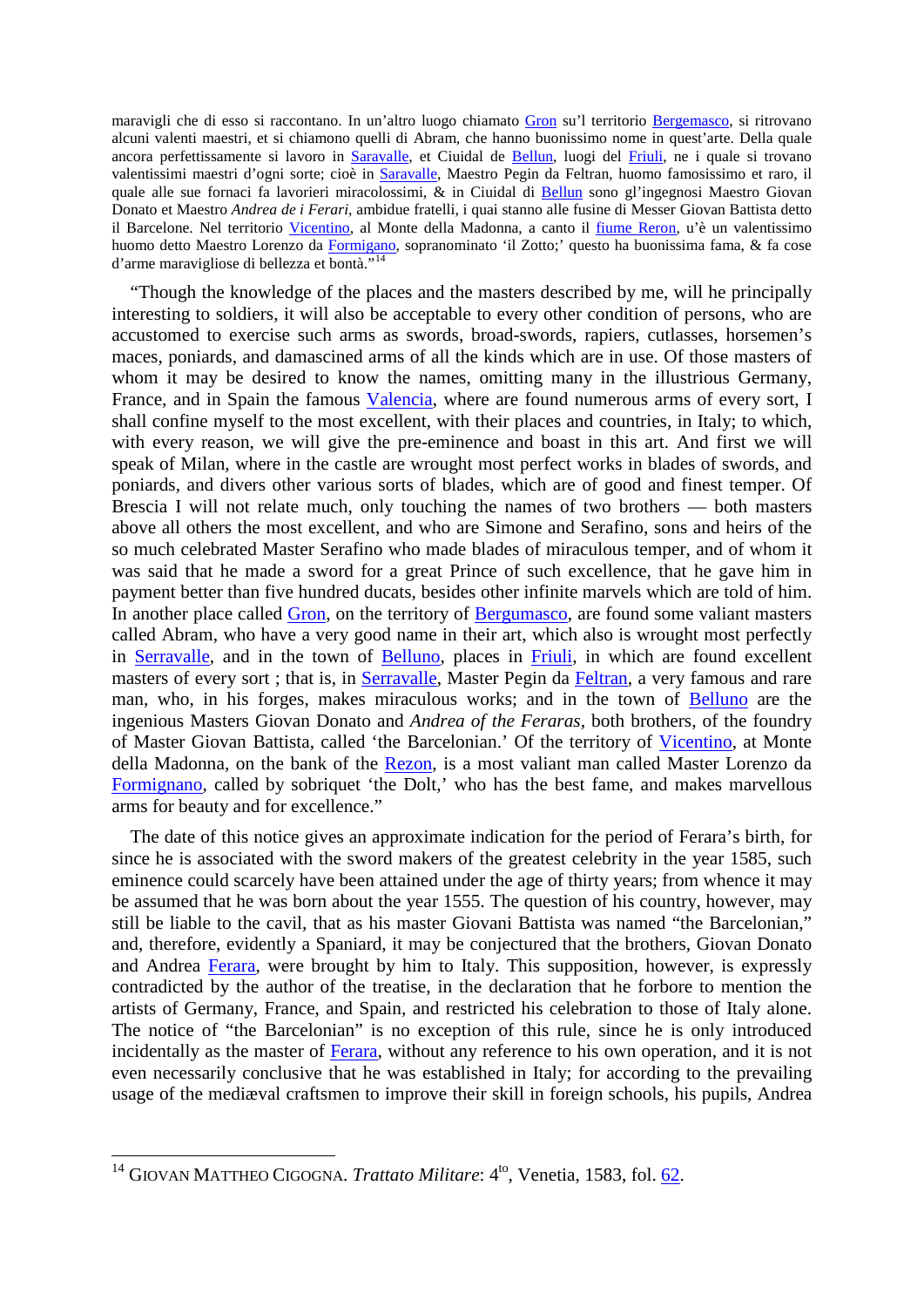and Giovani, might have resorted to Spain, to perfect their apprenticeship under a celebrated master.

But that [Ferara](http://maps.google.com/maps?f=q&source=s_q&hl=en&geocode=&q=Ferara,+Italy&sll=46.016524,11.905727&sspn=0.15092,0.272255&gl=us&ie=UTF8&hq=&hnear=Ferrara,+Emilia-Romagna,+Italy&t=h&z=11) was a native of Italy is confirmed by the evidence that before and during his time there were others of the same surname, swordmakers in that country. This is sufficiently indicated by the mode of his denomination — "de *i* Ferari," of *the* "Feraras," which expresses that a family of this appellation was then established, and familiarly known, if not celebrated, in the peninsula ; and that they were of native extraction is confirmed by the before-mentioned restriction of their recorder to the artists of his own country. From whence it may be concluded that the origin of the Ferari was in the ducal city of the same name. These assumptions are confirmed by the existence of blades bearing the name of Cosmo, and of Piero Ferara, the last of a form coëval with those of Andrea, the first of a period about two generations anterior. The time and country of both these makers are indicated by circumstantial associations; of Piero the nationality is presumptive in the name, which for a Spaniard had been "Pedro," while his era is evinced by the form of his blades corresponding in model with those of Andrea. In the instance of Cosmo, the nationality is no less expressed by an appellation almost exclusively Italian, and the period by the form of weapons, identified with the first half of the sixteenth century. This datum is confirmed by a splendid two-handed sword in our possession, bearing the distinctive features of that time, marked with the name Cosmo Ferara, accompanied by the tradition that it belonged originally to the celebrated Italian general, Prospero Colonna, who died in 1523.

From all these combinations there results a chain of circumstantial evidence, closely approaching to demonstration, that Andrea Ferara was born about the year 1555, that he was of a family of armourers which had existed in Italy at least two generations before that time, and of whom the first, like Giovani de Bologna, Leonardo da Vinci, Paolo Veronese, and a crowd of mediaeval artists, derived his nomination from the place of his nativity — the ducal city of Ferara.

Of Giovan Donato we know nothing beyond the notice of Cigogna; but since he is called the brother of Andrea, it is uncertain whether be was the son of the same mother and of another father, or whether the name of Donato was only a second baptismal appellation. This supposition is rendered probable from the general mediæval usage of Italy, in the popular nomination of artists by their Christian names alone, as Guido, Raphael, Claude, Salvator, Michel-Angelo, &c, an inference which is confirmed by the apparent similar example in the designation of the brother armourers, Simone and Serafino, "figlioli del famoso Serafino," in which it is evident that not only the name of Simone, but that of the Serafini, father and son, was a baptismal and not a surname, for, if otherwise, the elder Serafino should have been distinguished by his prænomen. From all these considerations, therefore, it is probably conclusive that the entire name of Giovani was "Giovan Donato Ferara," and that he was a full brother to Andrea.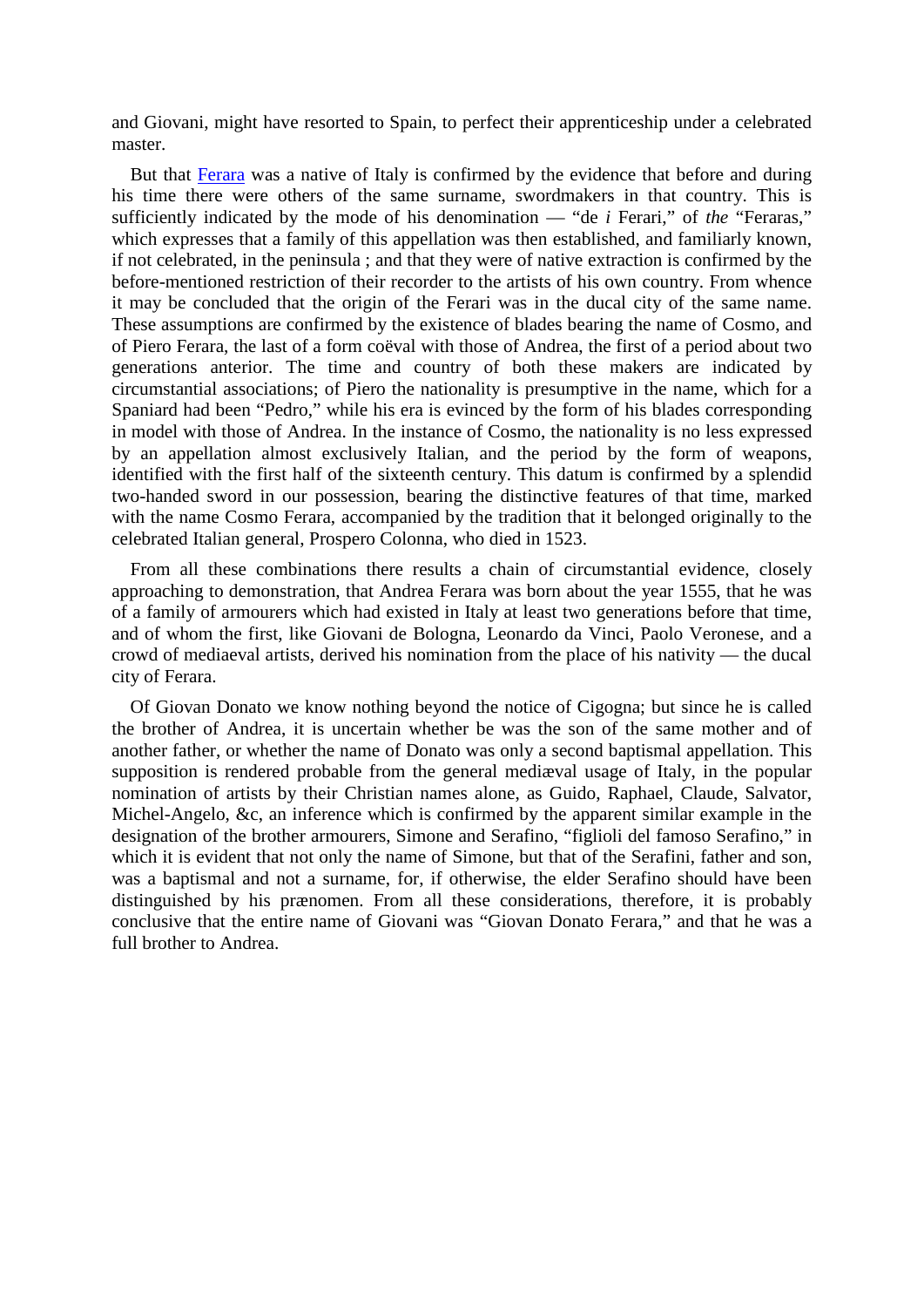# **Archaeologia aeliana, or, Miscellaneous tracts relating to antiquity (1822)** [Society of Antiquaries of Newcastle upon Tyne](http://www.archive.org/search.php?query=creator%3A%22Society%20of%20Antiquaries%20of%20Newcastle%20upon%20Tyne%22) [Volume 22-23](https://archive.org/details/archaeologiaael05unkngoog) [pages 1-11](http://www.archive.org/stream/archaeologiaaeli22sociuoft#page/n44/mode/1up)

### **IN THE CASTLE OF NEWCASTLE-UPON-TYNE.**

**No. 1.** This sword weighs 2lb 9oz, and is three feet seven and seven-eighths inches over all.

The blade is two-edged, and three feet one and seven-eighths inches in length (3ft 1<sup>7/sin</sup>) [0.9144m]), one and one-eighth inches broad at the base (1¼in [29mm]), tapering to threequarters of an inch (19mm) at three inches (76mm) from the point. It is slightly fluted, having one shallow central groove on each side in which is barely legible FERARA, and beyond the groove, with feet to the same edge as the tops of the letters, is the running wolf mark. This mark (see Figure 4 Nicknamed "Foxes" – [the Wolf or Fox mark](#page-16-0) came from Solingen) is of frequent occurrence on excellent Ferara blades, and is probably imitated from the more ancient wolf blades of Passau and Solingen, which came to be known in England during the sixteenth century as 'foxes.' These blades were largely imported into this country, where this mark was taken for a fox, and the use of this word in our Elizabethan literature shows that it was then so familiar that a sword was popularly known as a fox.

It is generally assumed that all wolf or fox blades were made in Germany; but this is questionable, for in Webster's [White Devil](http://www.gutenberg.org/cache/epub/12915/pg12915.html.utf8) we have:

"O! what a blade is't?

A Toledo or an English Fox?"

… and in Broome's *[English Moor](http://books.google.com/books?id=QJQUAAAAQAAJ&dq=%22english%20moor%22%20fox&as_brr=1&pg=PA29#v=onepage&q=&f=false)*.

"Old **foxes** are best blades."



**Figure 4 Nicknamed "Foxes" – th[e Wolf or Fox mark](http://www.archive.org/stream/inventorysurveyo01ffou#page/486/mode/2up) came from Solingen**

<span id="page-16-0"></span>Originally, however, Ferara blades were also common<sup>[15](#page-16-1)</sup> in all the western and southern countries of Europe, whilst the broadsword was a popular arm, and only became more numerous in Scotland, because this weapon was retained amongst the Highlanders and Borderers more than one hundred years after it had been supplanted in other nations by the rapier and the small sword. Under these circumstances, the Highlander, a good judge of blades, would naturally acquire the best specimens considered obsolete elsewhere, and who

<span id="page-16-1"></span> $15$  Large numbers were destroyed by the enforcement of the disarming Acts of 1716, 1725, 1746, and after Culloden a garden trellis was made of broadsword blades, many of them Feraras.